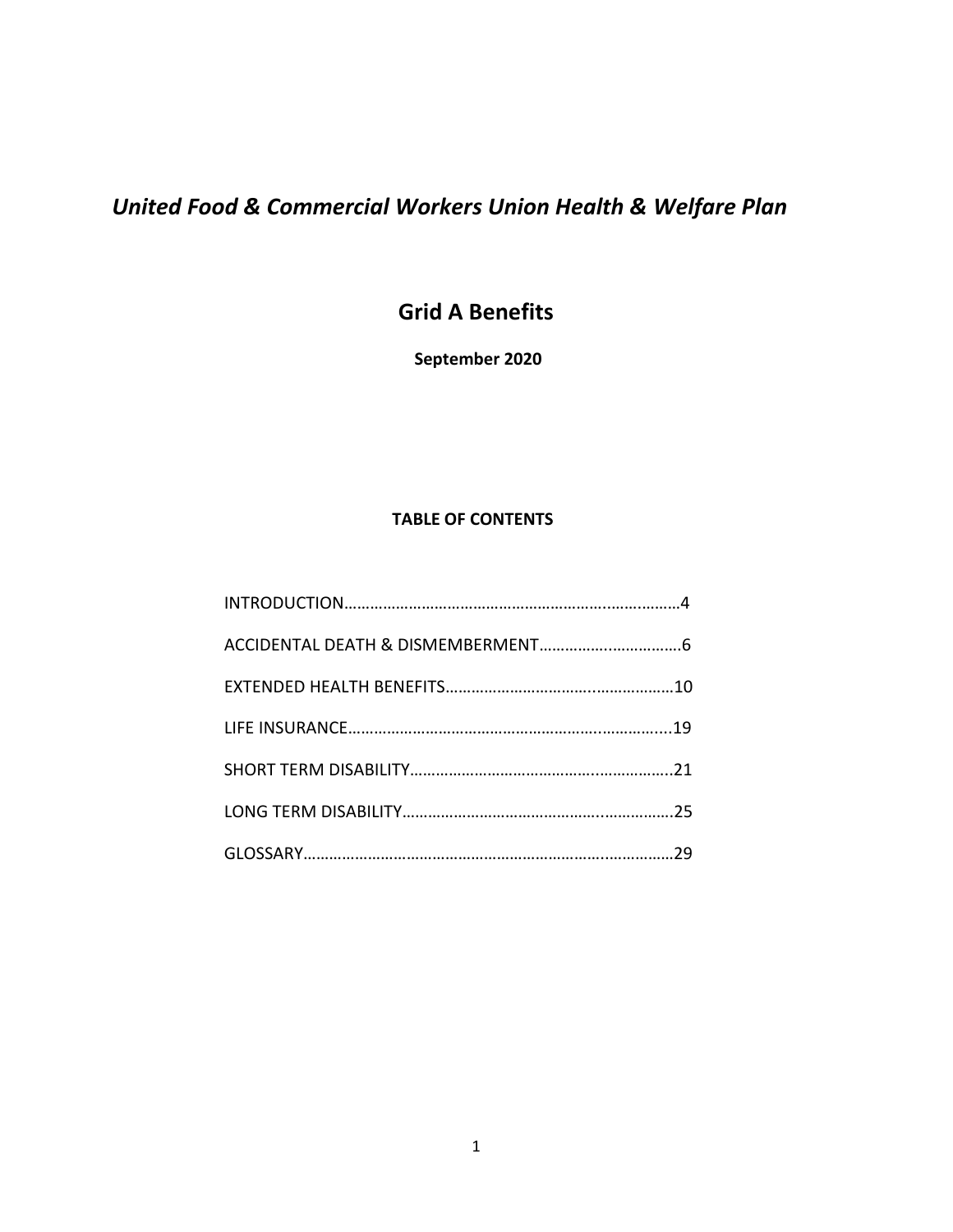# **DEAR MEMBER:**

The purpose of this booklet is to outline the Benefits provided by the UFCW Health & Welfare Plan (the Plan) to Grid A members in the Safeway Division who qualify for full Benefit Coverage. It contains important information concerning your Benefits under the Plan, and therefore, should be kept in a safe place.

The Plan provides these Benefits for qualified employees and their Dependants.

The UFCW Health & Welfare Plan is under the direction of Trustees representing the UFCW Local Unions and the Employers. The Plan now has four Divisions. This booklet describes the Plan Benefits for members in the Safeway Division who qualify for Benefit coverage. The day-to-day operation of the Plan for the Safeway Division is handled by the Safeway Division Administrator who has been appointed by the Board of Trustees to administer the Safeway Division of the Trust.

The Trustees want to be sure you are fully informed about your Benefits under this Plan. If you have any questions at any time, do not hesitate to contact the Safeway Division Administrator who will provide you with any information you require.

The Trustees have prepared this booklet to provide you with a clear explanation of the Benefits provided to you under the Plan. However, the Trust Agreement, the Plan and contracts with the Trustees govern all terms and conditions of Benefits. The Trustees may amend the Plan at any time. If there is a difference between the Benefit description in this booklet and the Plan documents, the Plan documents will govern in all cases.

This booklet replaces all of those issued previously.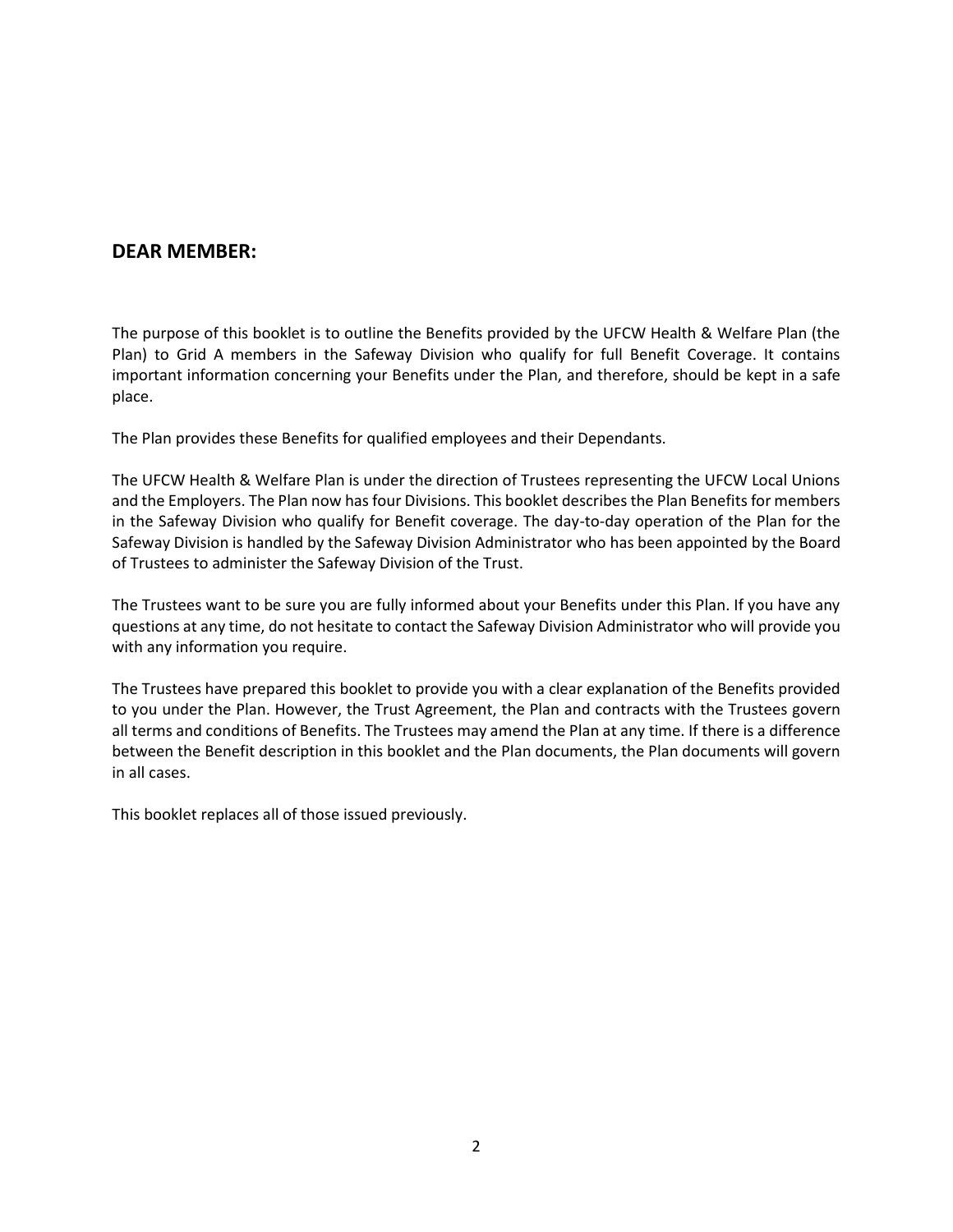# **CLAIMS ADMINISTRATORS**

Extended Health Contract Contract 39353 Pacific Blue Cross Tel: 604-419-2000 or Toll Free 1-877-722-2583

Short Term Disability (Weekly Indemnity) Contract 40701 Pacific Blue Cross Tel: 604-419-8060 or Toll Free 1-866-419-8060

Long Term Disability Contract 40701 Pacific Blue Cross Tel: 604-419-8060 or Toll Free 1-866-419-8060

Life Insurance Contract 150445 Canada Life Toll Free 1- 800-295-3348

Accidental Death & Dismemberment Contract 150445 Canada Life Toll Free 1- 800-295-3348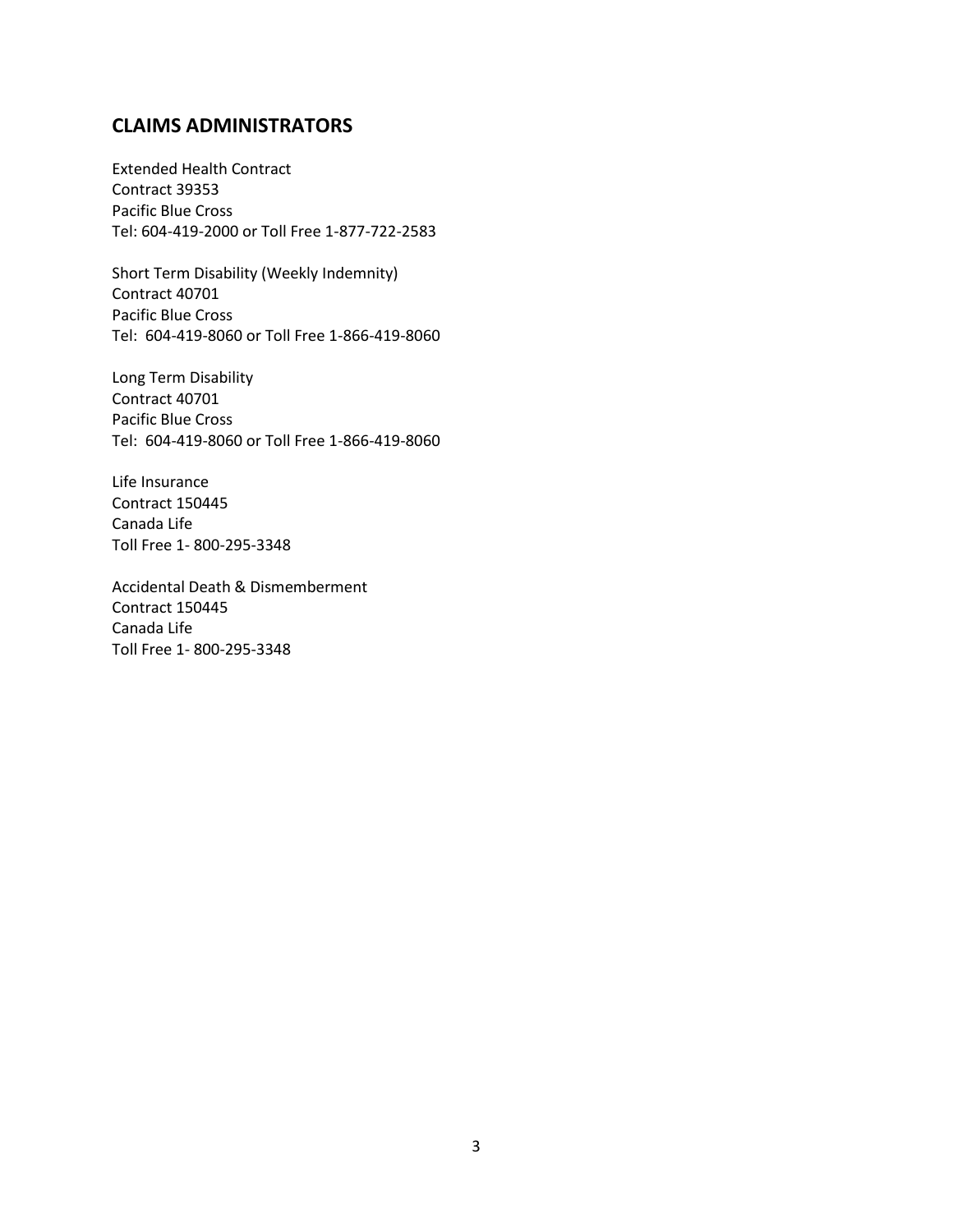# **INTRODUCTION**

This Benefits summary describes the Benefits provided for you and your Dependants by the Plan. A description of each Benefit is provided in the applicable section of this booklet. Those Benefits are:

- Extended Health (EHB)
- Short Term Disability (STD)
- Long Term Disability (LTD)
- Life Insurance
- Accidental Death & Dismemberment (AD&D)

Please note that Pension Benefits are provided through another jointly trusteed plan. In addition to the jointly trusteed plans, your Employer provides Provincial Medical (MSP) and Employee Assistance Program (EAP). Information regarding these coverages can be obtained from the Division Administrator.

You may not be familiar with all of the terms used to describe your Benefits under the Plan. We have included a glossary for this purpose at the end of this booklet, where you can find definitions for any words/terms, which are capitalized throughout the text.

Participation in the Plan is available to eligible employees.

If you have any questions regarding Benefits coverage under this Plan, please contact: The Administration Department at Safeway Office 800-295-3348

#### **ELIGIBILITY**

Your Collective Bargaining Agreement (CBA) details how you may become entitled for coverage under this Plan. Please refer to your CBA for complete details of entitlement and disentitlement terms.

#### **COVERAGE STARTS**

Once you have attained the average required hours noted below, your coverage will start on the 1st day of the month following the month in which you qualify for Benefit coverage, **providing** you complete and return the necessary enrollment forms by the end of the month in which you qualify:

If you satisfy the average weekly hours test of 24 hours (over the three-month period as set out in the CBA), you become entitled to Extended Health Benefits through the Health and Welfare Plan, and Provincial Medical Services Plan (MSP) Benefits through your Employer;

If you satisfy the average weekly hours test of 32 hours (over the three-month period as set out in the C.B.A.), you also become entitled to the Short-Term Disability (STD), Long Term Disability (LTD), Life Insurance, and Accidental Death and Dismemberment (AD&D) Benefits under this Plan.

#### **IMPORTANT NOTE**

If you have a change in your Dependant status, it is important that you advise the Division Administrator, otherwise claims for your Dependants may be denied.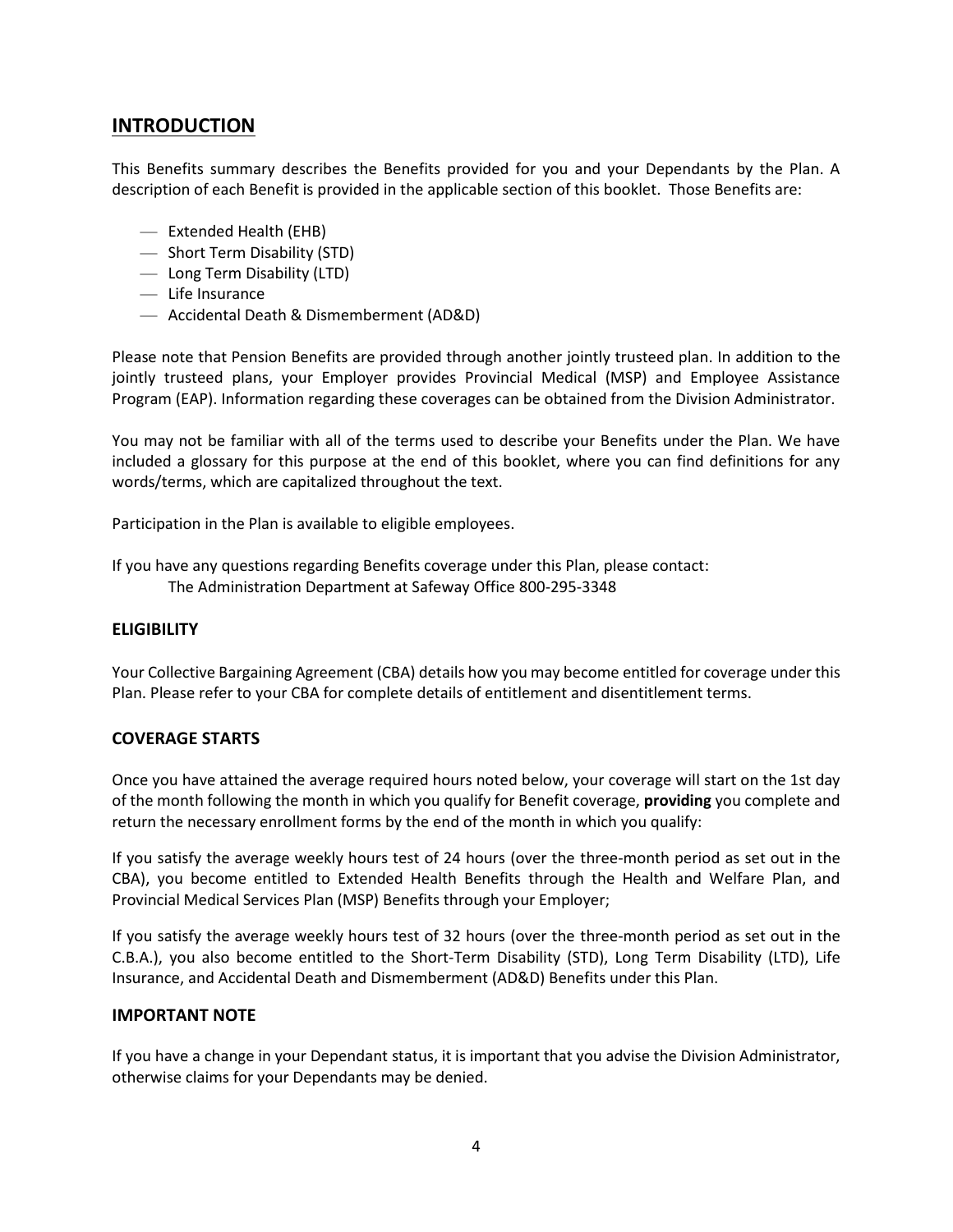#### **COVERAGE ENDS**

If your employment with the Employer terminates for any reason, coverage for all Benefits will end at the date your employment terminates. The one exception is Provincial Medical Services Plan (MSP) Benefits which end on the last day of the month in which your employment terminates.

In the event of your death, the Trust will continue the Extended Health Benefits for your Dependants for three months following the date of your death: The provincial medical plan (through your Employer) will also be continued for three months.

#### **CONTINUATION OF COVERAGE**

Coverage for you and your Dependants will be continued by the Trust during a maternity/parental leave of absence as outlined in your Collective Bargaining Agreement and as provided under the Employment Standards legislation in British Columbia.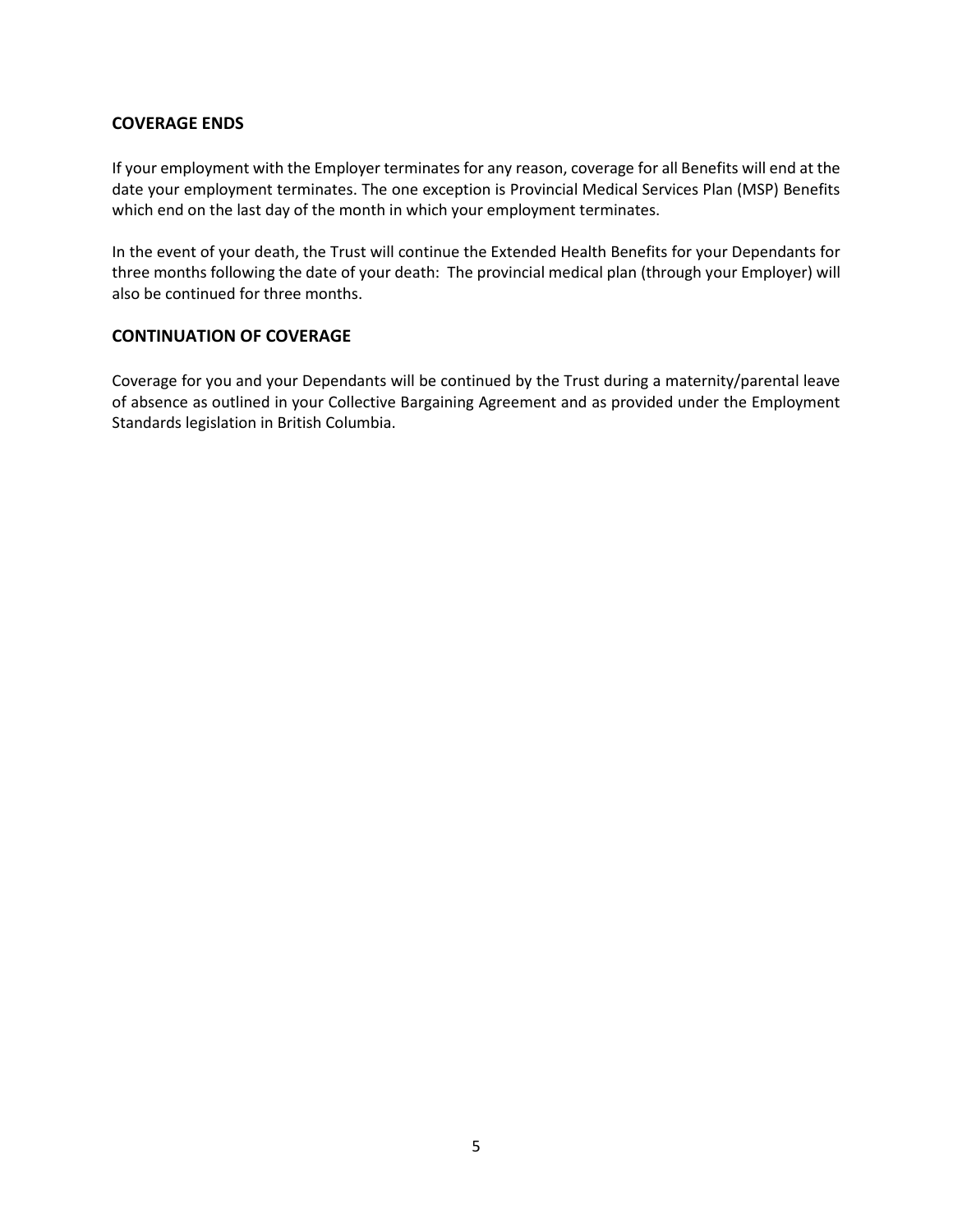# **ACCIDENTAL DEATH & DISMEMBERMENT (AD&D)**

# **BENEFIT DESCRIPTION**

The basic AD&D Benefit is payable to your last legally designated beneficiary (as appointed by you on your Appointment of Beneficiary form) in the event of your accidental death. The Benefit amount for any other covered loss will be paid to you.

The principal sum of your AD&D Benefit is \$1,000. The amount payable is determined according to the factor or portion of the principal sum shown opposite the loss in Covered Losses table below. However, not more than the principal sum is payable for all losses resulting from injuries sustained in the same accident. If you have multiple losses to the same limb resulting from the same accident, only the loss providing the highest benefit amount will be paid. For paraplegia, hemiplegia, and quadriplegia, the benefit amount payable for all losses resulting from injuries sustained in the same accident is 2 times the principal sum.

Your Benefit will be effective on the date you qualify, except that if you are not Actively At Work on that date, your Benefit will take effect on the first day you are again Actively At Work. The AD&D coverage continues until your employment terminates, you retire, or you disqualify.

If you have not appointed a beneficiary or if your designated beneficiary predeceases you, and you have not made a new beneficiary designation, payment will be made to your estate. If you wish to change your beneficiary your Division Administrator can provide you with the necessary forms.

The AD&D Benefit covers you seven days a week, on a 24-hour basis.

#### **MAKING A CLAIM**

Claims must be made within 15 months from the date of loss.

#### **BENEFITS COVERAGE/ELIGIBLE EXPENSES**

A benefit is payable for an accidental bodily injury, provided that the loss resulted directly from that injury and from no other cause.

To be eligible for reimbursement, your Loss or Loss of Use must occur within 365 days of injury.

#### **On Your Death**

Your Division Administrator will assist your beneficiary in the event of a claim.

#### **For Any Other Covered Loss**

Your manager or Division Administrator will provide you with the necessary claim forms for any other covered loss.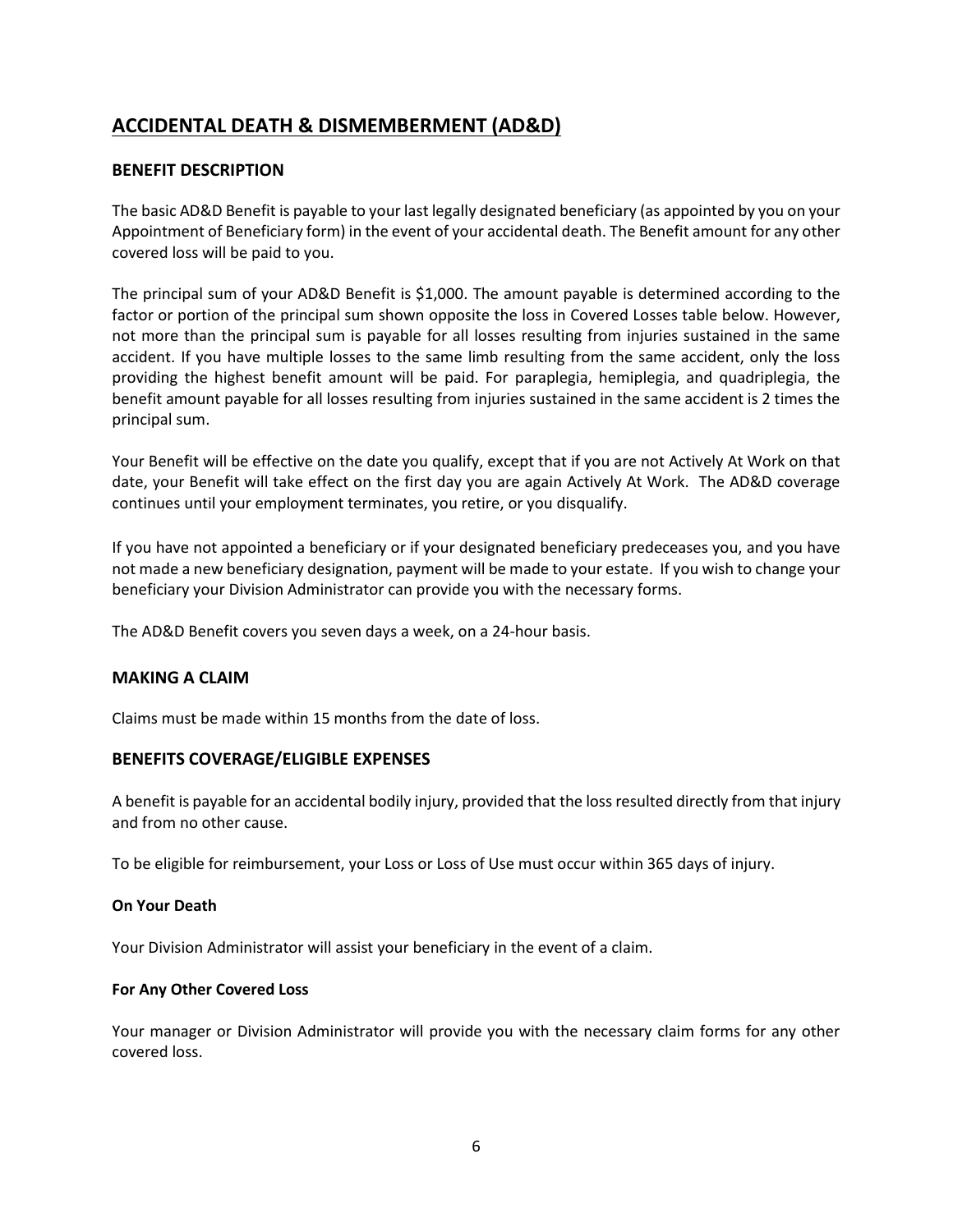# **COVERED LOSSES**

| For Loss of:                                     | <b>Percentage of Principal Sum:</b> |
|--------------------------------------------------|-------------------------------------|
| Life                                             | 100%                                |
| Both Hands or Both Feet                          | 100%                                |
| Both Arms or Both Legs                           | 100%                                |
| Sight of Both Eyes                               | 100%                                |
| One Hand and One Foot                            | 100%                                |
| One Hand and Sight of One Eye                    | 100%                                |
| One Foot and Sight of One Eye                    | 100%                                |
| Speech and Hearing in Both Ears                  | 100%                                |
| One Arm or one Leg                               | 75%                                 |
| One Hand                                         | 50%                                 |
| Sight of One Eye                                 | 50%                                 |
| Speech                                           | 50%                                 |
| Hearing in Both Ears                             | 50%                                 |
| Thumb and Index Finger                           | 25%                                 |
| Four Fingers of One Hand                         | 25%                                 |
| All Toes of One Foot                             | 12.5%                               |
|                                                  |                                     |
| For Loss of Use of:                              |                                     |
| Both Arms and Both Legs (Quadriplegia)           | 200%                                |
| Both Legs (Paraplegia)                           | 200%                                |
| Both Hands or Both Feet                          | 100%                                |
| <b>Both Arms</b>                                 | 100%                                |
|                                                  |                                     |
| For Loss of:                                     |                                     |
| One Arm and One Leg on the same side of the body | 200%                                |
| (hemiplegia)                                     |                                     |
| One Hand and One Leg                             | 100%                                |
| One Hand and One Foot                            | 100%                                |
| One Arm                                          | 75%                                 |
| One Leg                                          | 75%                                 |
| One Hand                                         | 50%                                 |
| One Foot                                         | 50%                                 |
| Thumb and Index Finger of One Hand               | 25%                                 |
| Four Fingers of One Hand                         | 25%                                 |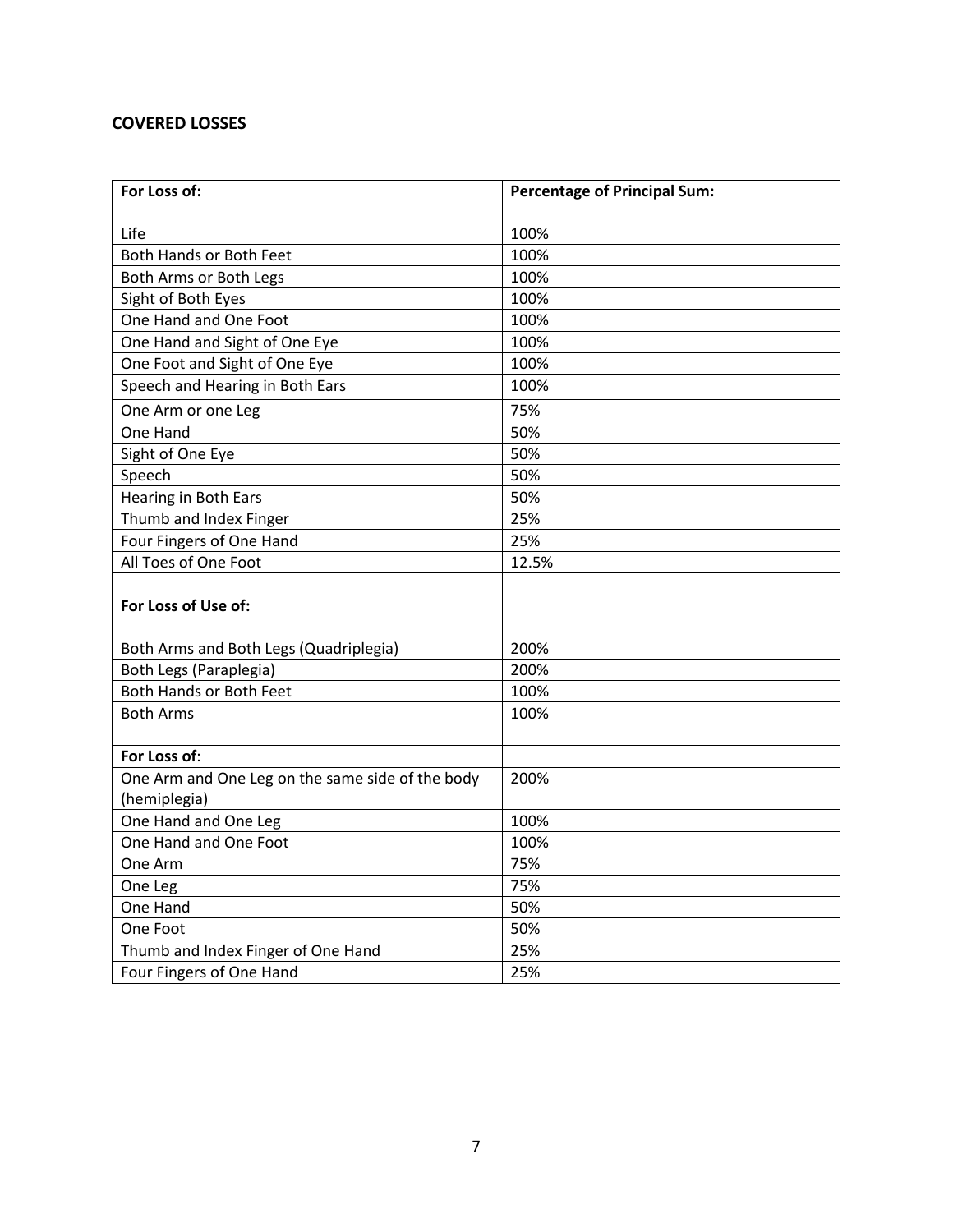#### **Loss** means:

- (i) for an arm, leg, hand or foot, loss by severance at or above the elbow, knee, wrist or ankle, respectively.
- (ii) for a thumb or finger, loss by severance at or above the proximal phalanx.
- (iii) for sight, total and permanent loss of use of sight.
- (iv) for hearing, total and permanent loss of use of hearing in both ears.
- (v) for speech, irrevocable loss of the ability to utter intelligible sounds.

#### **Loss of use** means:

- $(i)$  for an arm, leg, hand, foot, thumb or finger  $-$  total and permanent loss of use;
- (ii) for arms or legs due to paraplegia or quadriplegia total and permanent loss of use as a result of damage to the brain or spinal cord.

Loss of use must be continuous for at least 12 months from the date of the accident.

#### **Additional Benefits in Case of Accidental Death**

In the case of your accidental death where the AD&D Benefit is payable, the following benefits are payable, in addition to the AD&D Benefit:

- **(1) Child Education Benefit –** Your eligible Dependant children will be reimbursed up to \$50 for tuition fees paid as a full-time student at a recognized post-secondary institution.
- **(2) Spouse Occupational Training Benefit**  Your spouse will be reimbursed up to \$100 for expenses associated with enrolment in an accredited occupational training program no more than three years after your death.

#### **Additional Benefits in Case of Loss**

In cases where a Benefit for a covered loss is payable to you, the following benefits are also payable to you, in addition to the Benefit for that covered loss:

- **(1) Family Transportation Benefit –** If you are hospitalized more than 150km from your home as a result of a covered loss, you will be reimbursed up to \$2000 for expenses incurred for one family member to join you, including the following expenses:
	- moderate quality lodging expenses for your family member;
	- if a private vehicle is used to transport your family member, \$0.20 per kilometre travelled from your family member's home directly to the hospital; and
	- if a private vehicle is not used to transport your family member, economy class transportation expenses.
- **(2) Educational Benefit –** If you are required to change occupations as a result of a covered loss, you will be reimbursed up to \$10,000 for tuition fees for enrolment in a post-secondary institution for training in the new occupation, provided you are enrolled within 365 days of the accident and the expenses are actually incurred within two years following the accident.
- **(3) Wheelchair Benefit –** If you are required to use a wheelchair as a result of a covered loss, you will be reimbursed up to \$10,000 total for expenses to alter your home and/or vehicle, incurred within 365 days of the accident, which are necessary to accommodate the use of a wheelchair.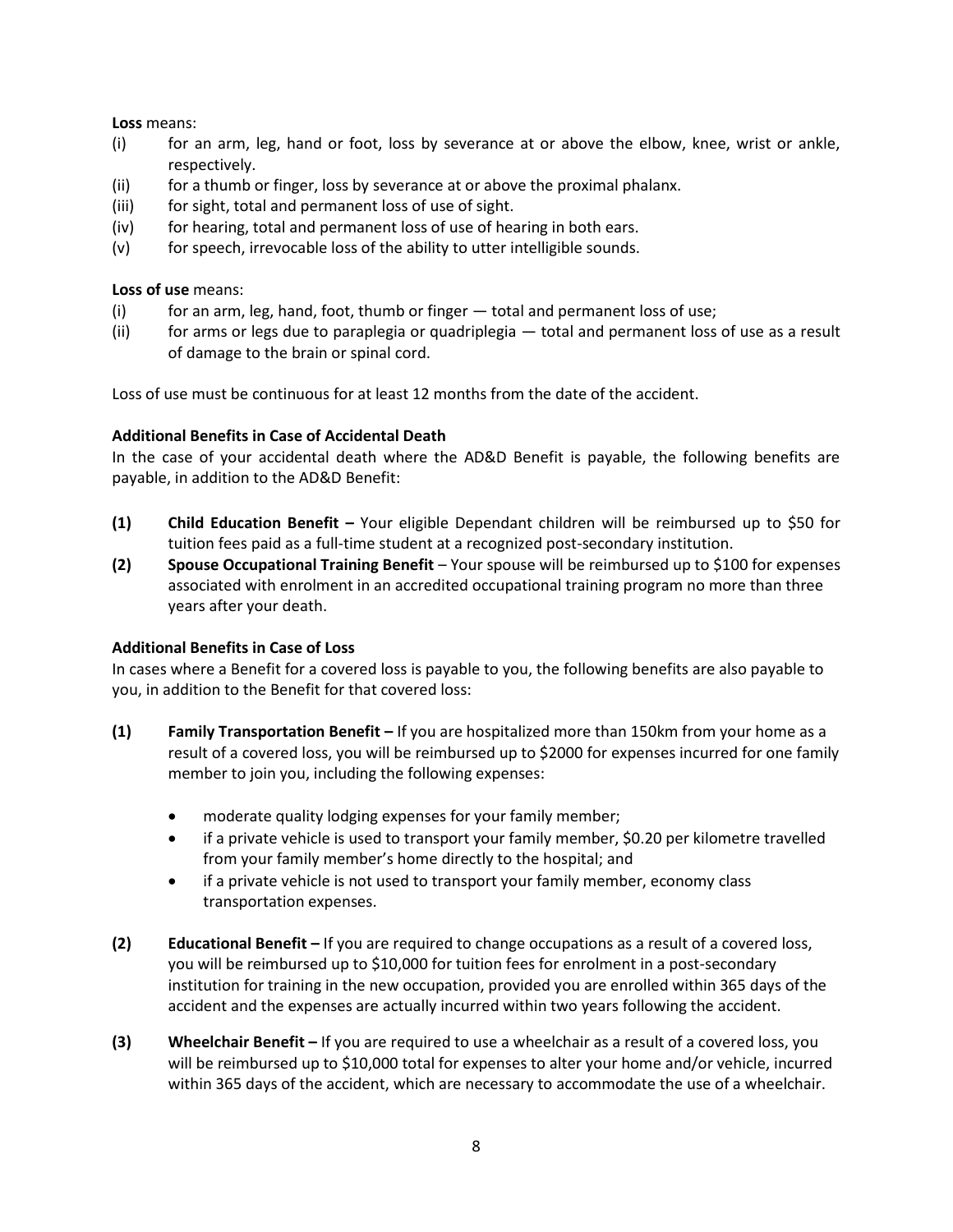# **LIMITATIONS AND EXCLUSIONS**

Benefits are **not** paid for any loss caused by or resulting from any of the following:

- suicide or attempted suicide while sane or insane;
- bodily or mental infirmity or disease, or medical or surgical treatment thereof; or
- infection unless it is caused by an external wound that can be seen and which was sustained accidentally.

### **TERMINATION OF COVERAGE**

The date of termination of coverage shall be the earliest of the following:

- the date you cease to be an eligible employee;
- the date this benefit terminates;
- the date you retire;
- the termination of your employment due to resignation, discharge, layoff, leave of absence; and
- the date you enter full-time active service in the armed forces of any country.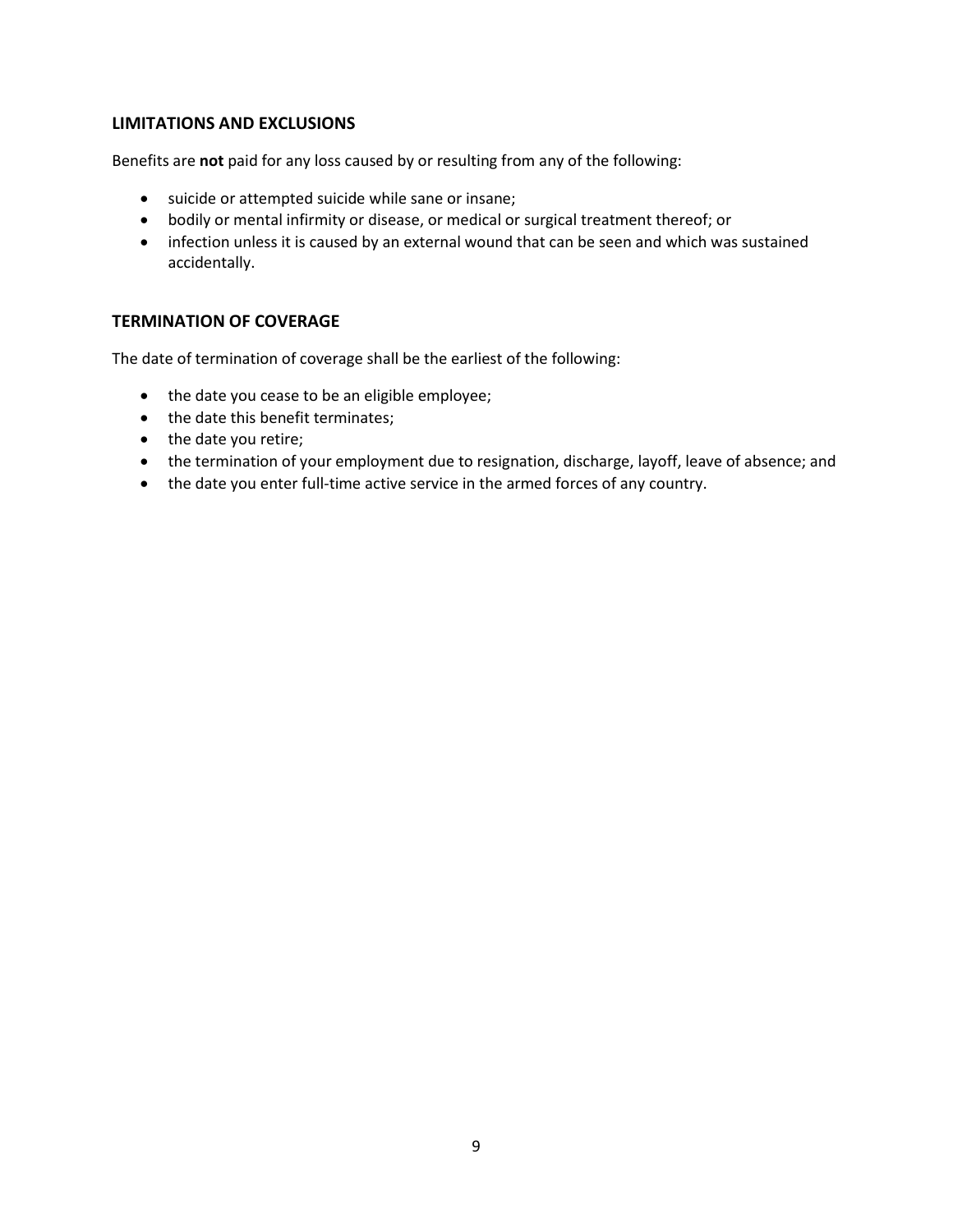# **EXTENDED HEALTH BENEFITS (EHB)**

# **BENEFIT DESCRIPTION**

The Extended Health Benefit (EHB) covers eligible expenses for you and your Dependants for medically necessary services or supplies in the treatment of Illness or injury, over and above those provided by MSP, subject to the limitations and exclusions listed in this section.

# **REIMBURSEMENT**

Eligible expenses for you and your Dependants will be reimbursed at a level of 80 to 100%, up to any applicable maximum Benefit payable. This Extended Health Benefit program has a yearly \$25 deductible (excluding hearing aids, eyeglasses and prescription drugs).

| Item                                           | <b>Deductible</b> | % paid by Plan |
|------------------------------------------------|-------------------|----------------|
| Prescription drugs**                           | None              | 100%           |
| Syringes and testing supplies for diabetics    | None              | 100%           |
| Hearing aids                                   | None              | 100%           |
| Vision care                                    | None              | 100%           |
| Emergency out of province<br>eligible expenses | *\$25.00          | 100%           |
| All other eligible expenses                    | *\$25.00          | 80% - 100%     |

\*The deductible is \$25.00 per calendar year per person for you and your Dependants.

\*\* Effective July 1, 2014 eligible employees will be provided with a direct pay prescription drug card for use in Pharmacies operated by Safeway. (If employees choose to get their prescriptions filled at a non-Safeway pharmacy, they must submit their claims on the approved paper forms.) For employees who work in single store bargaining units with no Pharmacies, the paper claim option will be the only option available.

All prescription reimbursements will be at the low-cost alternative where the Plan pays the lowest price for interchangeable products with the same active ingredients. If a generic equivalent is not available or if there is a medical reason for prescribing a brand drug as adjudicated by Pacific Blue Cross, the brand drug will be reimbursed.

# **MAKING A CLAIM**

#### **Direct Pay Drug Claims**

Using the direct pay card at a pharmacy operated by Safeway, you will present your card to the pharmacist and will only be required to pay any portion not covered by the Plan.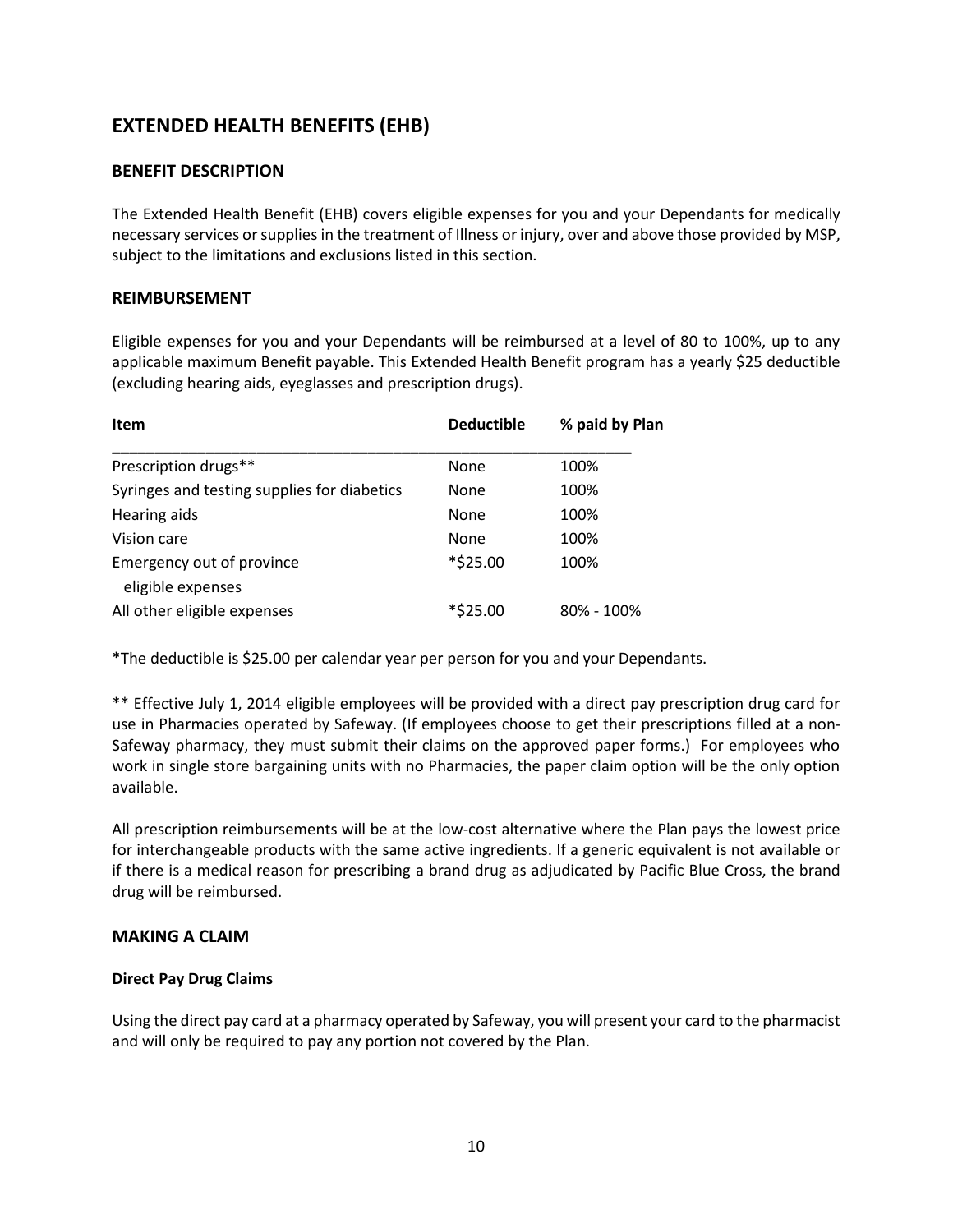#### **Other Claims and non-Safeway Pharmacy Drug Claims**

Collect the receipts for all eligible expenses incurred by you and your Dependants during the calendar year. Your Division Administrator will provide you with the form necessary to claim for Extended Health Benefits. Follow the claim filing instructions on the form. Claims may also be submitted on-line through the Pacific Blue Cross CARESnet system.

Claims must be submitted no later than **April 1st in the calendar year after the claim occurs.**

Proof of claim must be given no later than 90 days after:

- the termination of your coverage; or
- the termination of this Benefit.

**\* User Fees** of any kind are not covered by the plan.

Notes:

If you or your Dependants do not exceed the deductible in a calendar year, any such eligible expenses incurred in the last three (3) months of the calendar year may be applied against the deductible for the following year.

After \$1,000 of other eligible expenses have been reimbursed at 80%, further Eligible Expenses within that year will be reimbursed at 100%, subject to the limit of Benefits payable.

Certain benefits have specified dollar maximums.

#### **CO-ORDINATION OF BENEFITS**

If you or your Dependants are covered for similar benefits under any other plan, payments under this plan will be limited to ensure that reimbursement from all plans does not exceed 100% of actual expenses.

Eligible expenses incurred by you should be submitted to this Plan first. Those incurred by your Spouse should be sent to his/her plan first. Claims for Children should be sent first to the plan of the person (you or the Child's other parent/guardian) whose birth date is earlier in the year.

#### **BENEFIT COVERAGE/ELIGIBLE EXPENSES**

Eligible expenses will be reimbursed according to the appropriate percentage and, where applicable, after the \$25.00 deductible has been satisfied.

#### **TERMS DEFINED**

In this section, unless inconsistent with the context,

- (a) EHB means Extended Health Benefit.
- (b) EHB Expense means an expense payable by a covered member pursuant to this Article.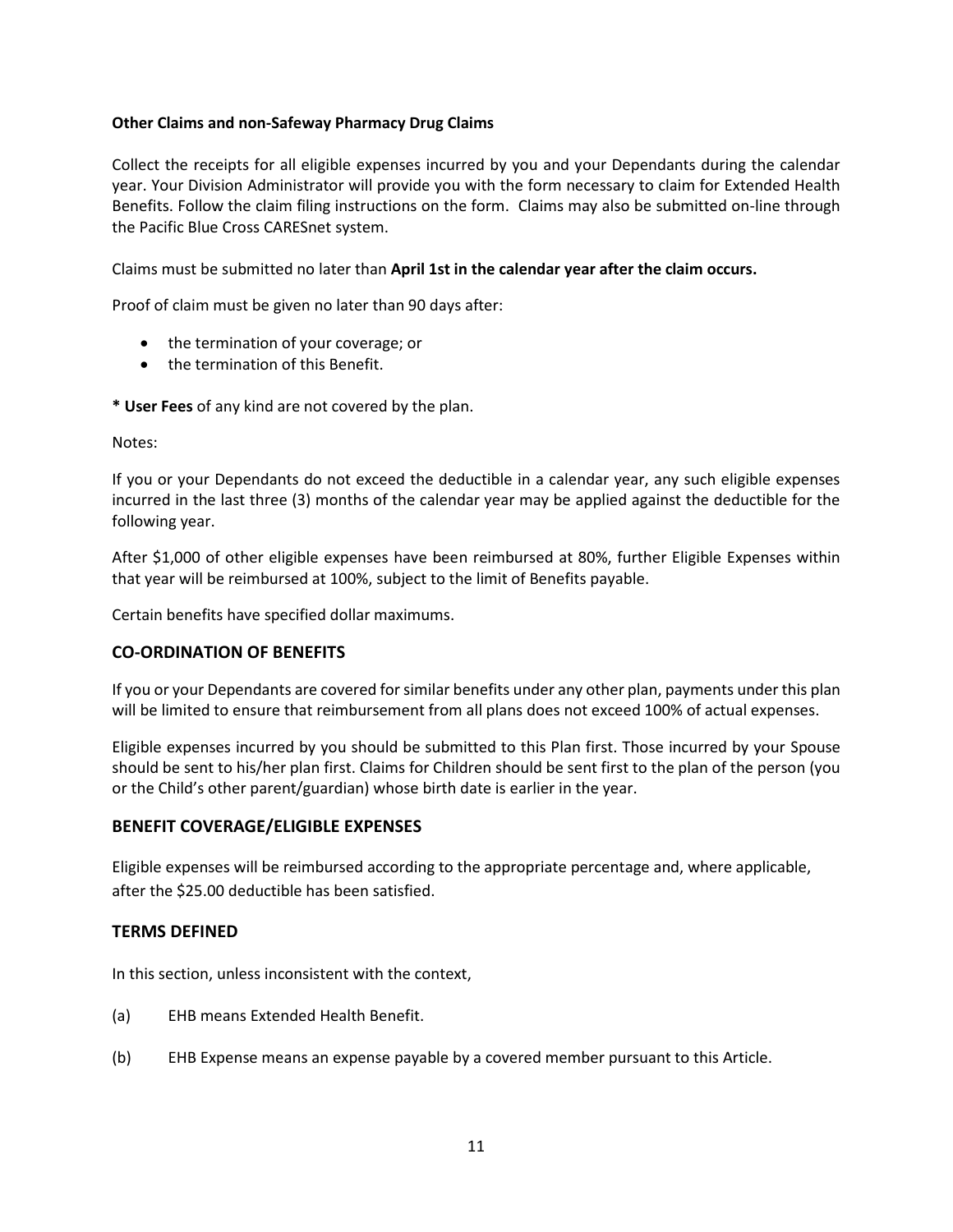(c) Reasonable Charges means charges for services and costs of supplies of the level usually furnished for cases of the nature and severity of the case being treated and which are in accordance with the fee practices and tariffs applicable in the jurisdiction where the service or supply is provided.

#### **LIFETIME MAXIMUM**

Benefits payable to you or your Dependants pursuant to this Article are subject to a \$500,000 per person lifetime maximum.

There is a \$25 per calendar year deductible for each of you and your Dependants for non-HEP EHB Expenses payable under the Plan. If in any calendar year the eligible non-HEP Expenses incurred do not exceed \$25, the Claims Administrator shall apply the non-HEP Expenses incurred during the last three months of that calendar year to the deductible for the next calendar year.

**\*IN-PROVINCE EHB EXPENSES:** HEP (Hearing aids, eyeglasses and prescriptions)

You and your Dependants will be paid 100% of the following amounts up to the Reasonable Charges:

- (a) charges for the following drugs prescribed by a Doctor or dentist and dispensed by a pharmacist in a quantity the Claims Administrator considers reasonable:
	- (i) which legally require a prescription from a Doctor or dentist;
	- (ii) insulin preparations for diabetics and vitamin Bl2 for the treatment of pernicious anemia; and
	- (iii) allergy serums when administered by a Doctor;

But payment will not be made for any charge for administration of serums, vaccines and injectable drugs, or patent and proprietary medicines, cough medicines, baby foods and formula, minerals, proteins, vitamins not expressly included above;

- (b) charges for testing supplies, needles, and syringes for diabetics;
- (c) charges for hearing aids (excluding batteries, recharging devices, or other such accessories) for adults (up to age 65) and Children, to a maximum of \$350.00 in a 48-consecutive month period. Replacements will be covered only when the hearing aid cannot be satisfactorily repaired;
- (d) charges for the purchase of corrective lenses and frames or contact lenses (when prescribed by an ophthalmologist, a licensed optometrist or a qualified optician) to a maximum of \$300.00 in a two-calendar year period for adults and \$300.00 in a one calendar year period for Children under age 19. Charges for safety goggles and sunglasses (plain or prescription) are not covered.

**NOTE:** *The BC Fair PharmaCare Plan covers 70% of most prescription drugs (based on the "low cost alternative drug" program) and supplies in excess of the PharmaCare annual deductible. If you exceed the PharmaCare annual deductible, the Claims Administrator will advise you to submit a claim to PharmaCare. The 30% not covered by PharmaCare is an eligible expense under this benefit. All BC residents are eligible for Fair Pharmacare and all UFCW Plan members should register for the program.*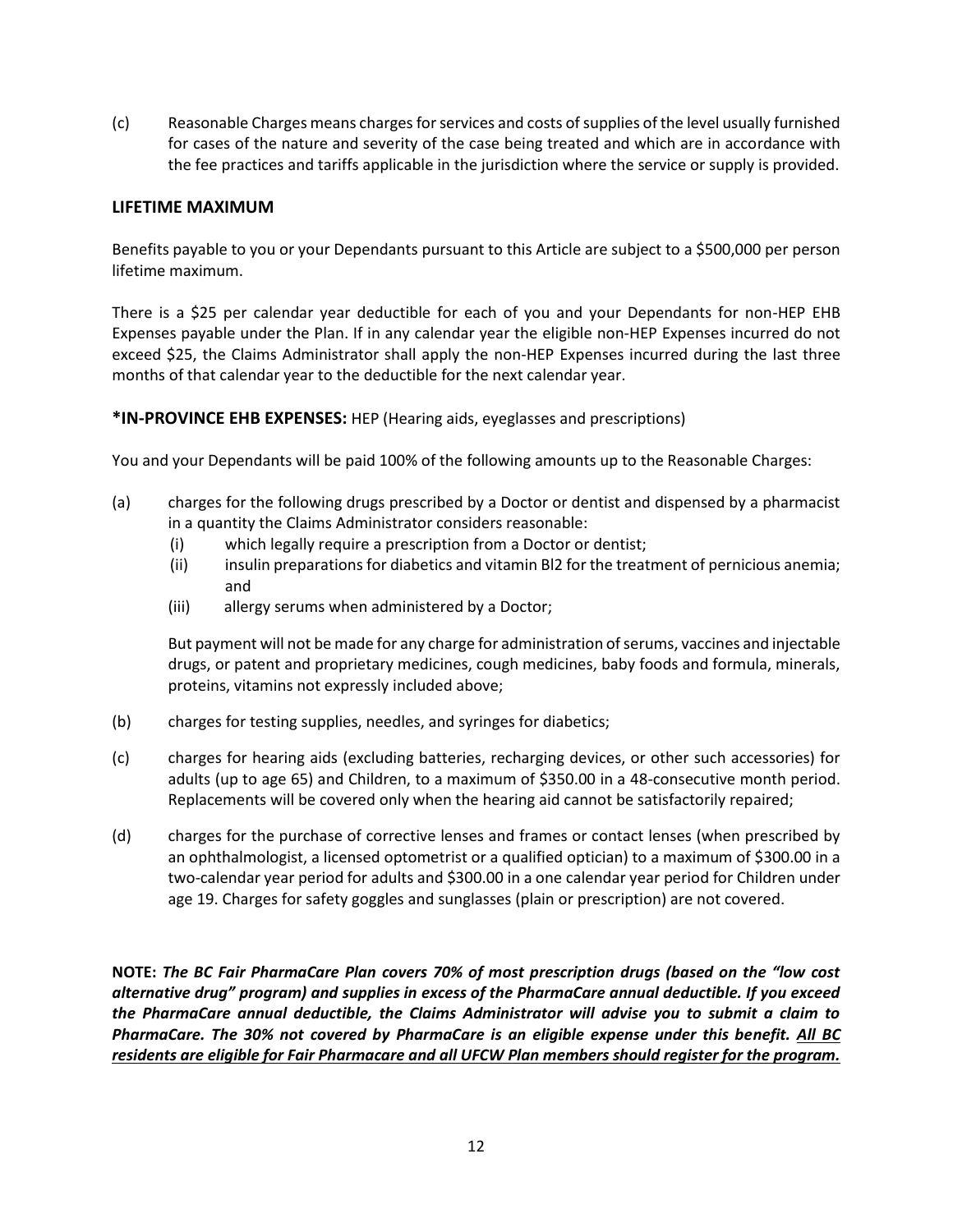#### **\*IN PROVINCE EHB EXPENSES: NON-HEP**

When you or your Dependants' EHB payments in a calendar year total less than or equal to \$1000, you will be paid 80%, and thereafter 100%, of the following amounts up to the Reasonable Charges:

- (a) the following charges for hospital room accommodation while confined as a patient under the active treatment and care of a Doctor other than the rental of a telephone, television, or similar equipment:
	- (i) the additional charge for semi-private or private accommodation over the amount allowed by any government plan for normal daily public ward accommodation in a hospital;
	- (ii) the additional charge for semi-private or private accommodation over the amount allowed by any government plan for normal daily public ward accommodation in an extended care unit of a hospital; and
	- (iii) the coinsurance charge of the extended care unit of a hospital;
- (b) charges for licensed ambulance service to and from the nearest Canadian hospital equipped to provide the type of care essential to the patient except those for work related Illness covered by WorkSafeBC;
- (c) charges for air transport when time is critical and the patient's condition prevents the use of another means of transport;
- (d) charges for Emergency transport from one hospital to another on the instruction of an attending Doctor;
- (e) charges for an attendant when medically necessary;
- (f) charges for licensed professional services of the following practitioners to the maximum amounts indicated, but excluding x-rays, appliances, tray fees, and acupuncture:

| (i)   | chiropractor and naturopath              | \$200 combined per calendar year |
|-------|------------------------------------------|----------------------------------|
| (ii)  | podiatrist                               | \$100 per calendar year;         |
| (iii) | physiotherapist and massage practitioner | \$250 combined per calendar year |
| (iv)  | speech language pathologist              | \$100 per calendar year          |
| (v)   | psychologist                             | \$100 per calendar year          |

- (vi) private duty care by a nurse for an acutely ill bed patient in hospital in the patient's province of residence, based on the schedule of fees of the nurses' professional association of that province, to a maximum of 720 hours in a calendar year;
- (g) charges for acupuncture treatments rendered by a licensed acupuncturist, to a maximum of \$100.00 per calendar year;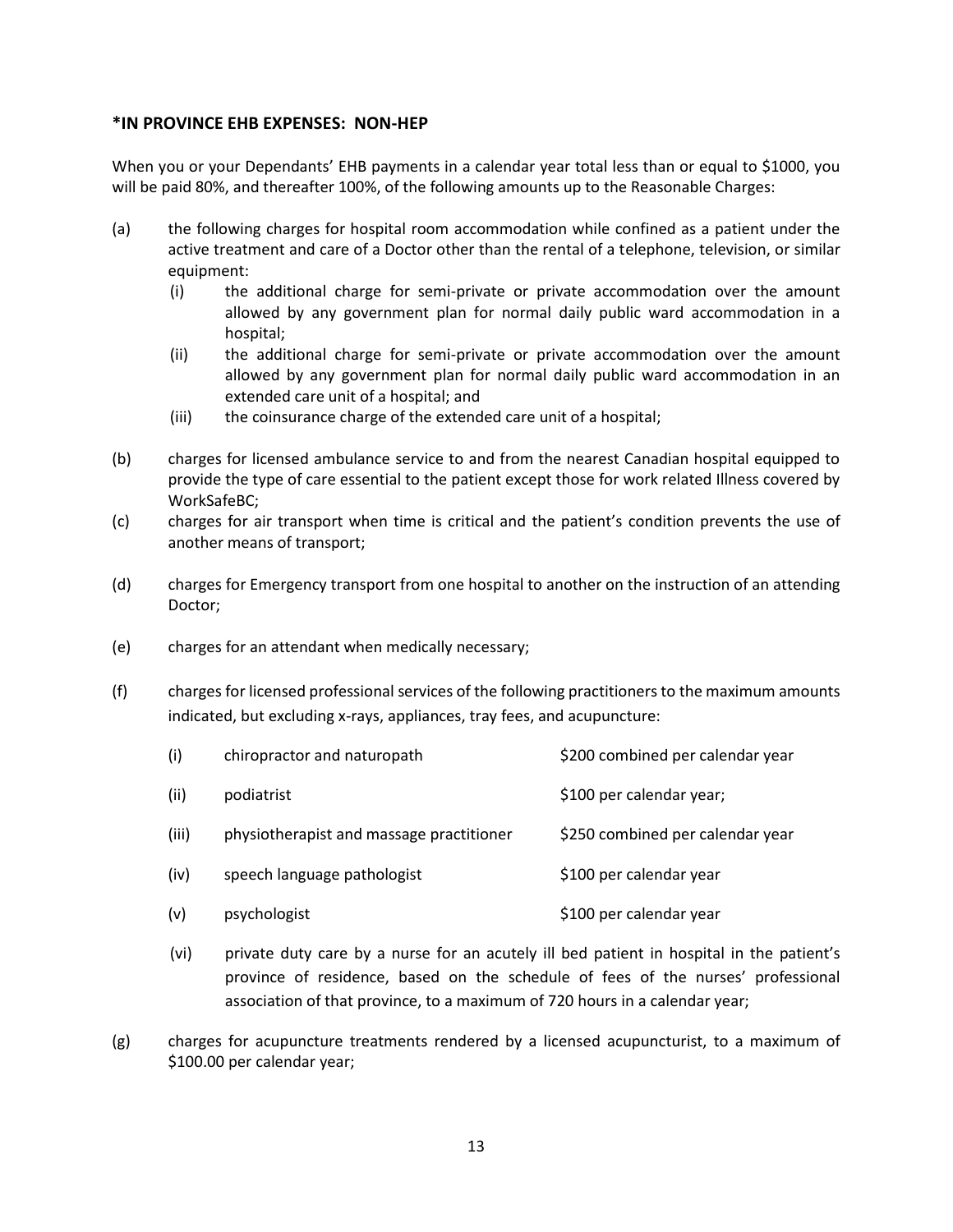- (h) dental treatment, by a dentist, which is required, performed, and completed within 52 weeks after an accidental injury which occurred while covered under this EHB, for the repair or replacement of natural teeth. "Accidental" means caused by a direct blow to the external mouth or face resulting in immediate damage to the natural teeth and not by an object intentionally or unintentionally being placed in the mouth. Payment will be based on amounts listed in the Claims Administrator dental fee schedule (for services performed in British Columbia), or the provincial dental fee guide (for services performed outside of British Columbia). No payment will be made for temporary, duplicate, or incomplete procedures or for correcting unsuccessful procedures;
- (i) charges for the following services, medical aids and supplies:
	- (i) oxygen, blood, and blood plasma;
	- (ii) ostomy and ileostomy supplies;
	- (iii) walkers, canes and cane tips, crutches, splints, casts, collars, and trusses, but not elastic or foam supports;
	- (iv) rigid support braces and permanent prostheses (artificial eyes, limbs, larynxes, and mastectomy forms);
	- (v) stump socks to a maximum of \$200.00 per calendar year;
	- (vi) mastectomy brassieres to a maximum of \$150.00 per calendar year;
	- (vii) wigs and hairpieces required as a result of medical treatment or injury to a lifetime maximum of \$500.00;
	- (viii) when prescribed by a Doctor or podiatrist for the proper management of Congenital or post-traumatic foot problems, custom fitted orthopedic shoes (including repairs) and modifications to stock item footwear, to a maximum in a calendar year of \$400.00 for an adult and \$200.00 for a Child. Insoles are not eligible; and
- (j) subject to the conditions below, charges for standard durable medical equipment when rented from a medical supplier. If unavailable on a rental basis, or required for a long term disability, purchase of these items from a medical supplier may be considered. Repairs to purchased items are covered, and replacement only when the item can no longer be made functional.

The Claims Administrator shall determine whether standard durable medical equipment prescribed by the attending Doctor for which the cost is covered by this Benefit will be:

- (a) supplied by the Trust;
- (b) rented by you or your Dependants; or
- (c) purchased by you or your Dependants.

As a condition of payment, the Claims Administrator may require you or your Dependants to trade-in or return replaced standard durable medical equipment.

Reimbursement on rental standard durable medical equipment will be paid monthly and will in no case exceed the total purchase price of similar standard durable medical equipment.

Standard durable medical equipment includes:

(a) manual wheelchair to a maximum of \$1,875.00;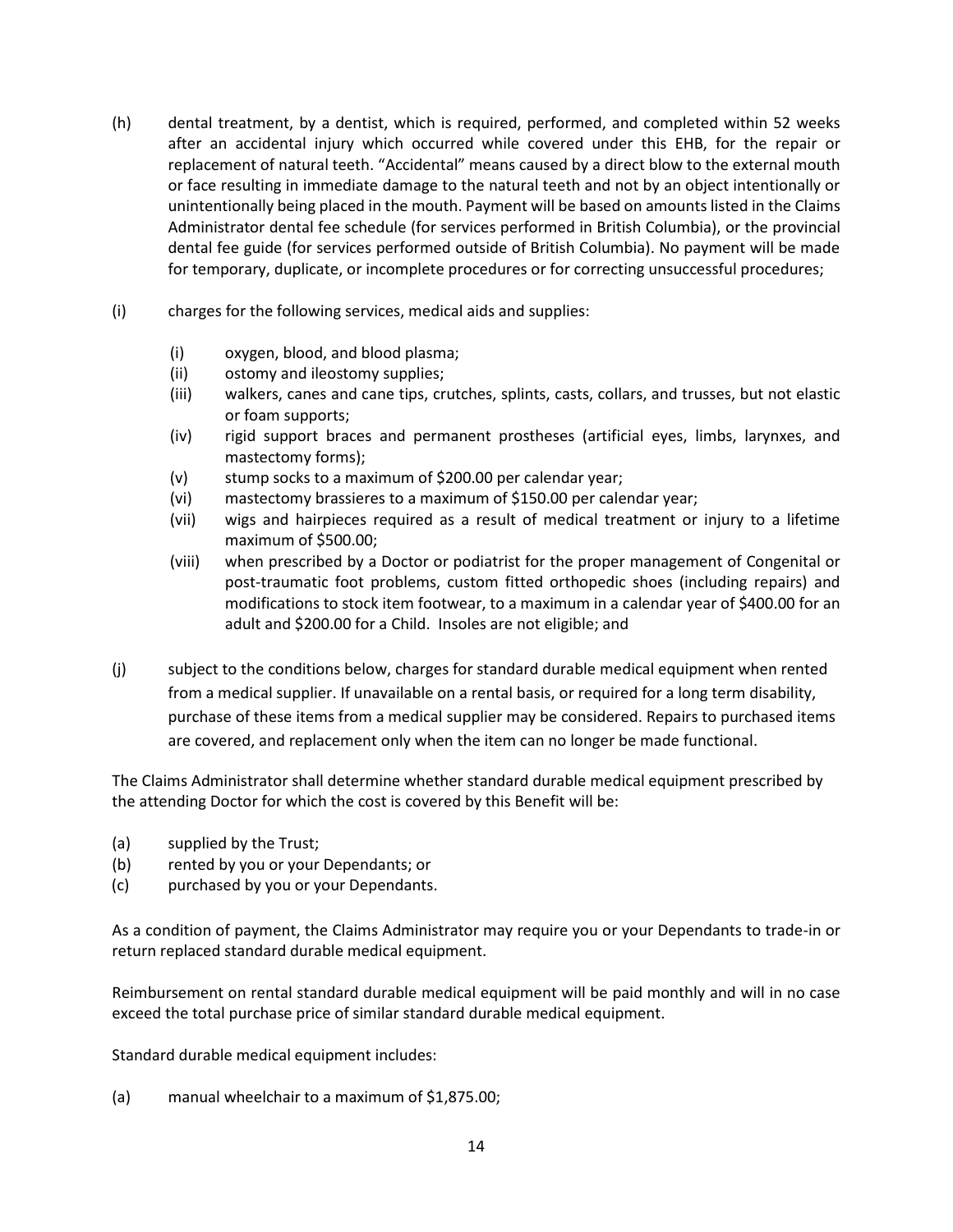- (b) scooter to a maximum of \$3,125.00;
- (c) electric wheelchair to a maximum of \$5,500.00 (electric wheelchairs and scooters will be covered only when the patient is incapable of operating a manual wheelchair, otherwise the manual equivalent will be paid);
- (d) manual type hospital beds, and necessary accessories;
- (e) medical monitors including heart and blood glucose monitors and cardiac screeners;
- (f) bi-osteogen systems (when recommended by an orthopedic surgeon) and growth guidance systems;
- (g) breathing machines and appliances including respirators, compressors, percussors, suction pumps, oxygen cylinders, masks, and regulators;
- (h) insulin infusion pumps for diabetics when basic methods are not feasible;
- (i) transcutaneous electric nerve stimulators (TENS) when prescribed for intractable pain; and
- (j) transcutaneous electric muscle stimulators (TEMS) required when, due to an Illness, all muscle tone has been lost.

Preauthorization by the Claims Administrator is required for equipment expenses in excess of \$5,000.00.

#### **OUT OF PROVINCE EHB EXPENSES**

While you or your Dependants are traveling outside British Columbia, you will be paid 100% of the following amounts incurred by you or your Dependants in an Emergency only when ordered by an attending Doctor and up to the Reasonable Charges:

- (a) charges for local ambulance services when immediate transportation is required to the nearest hospital equipped to provide the treatment essential to the patient;
- (b) charges for a hospital room and services and supplies when confined as a patient or treated in a hospital, to a maximum of 90 days. If reasonably possible, the Claims Administrator should be notified within five days of the patient's admission to hospital. When the patient's condition has stabilized, the Trustees may, as a condition of payment of EHB Expenses, with the approval of the attending Doctor, require the movement of the patient by licensed ambulance service to the hospital nearest the patient's home which is equipped and has space available to provide further medical treatment;
- (c) charges for services of a Doctor and laboratory and x-ray services;
- (d) charges for prescription drugs in sufficient quantity to alleviate an acute medical condition; and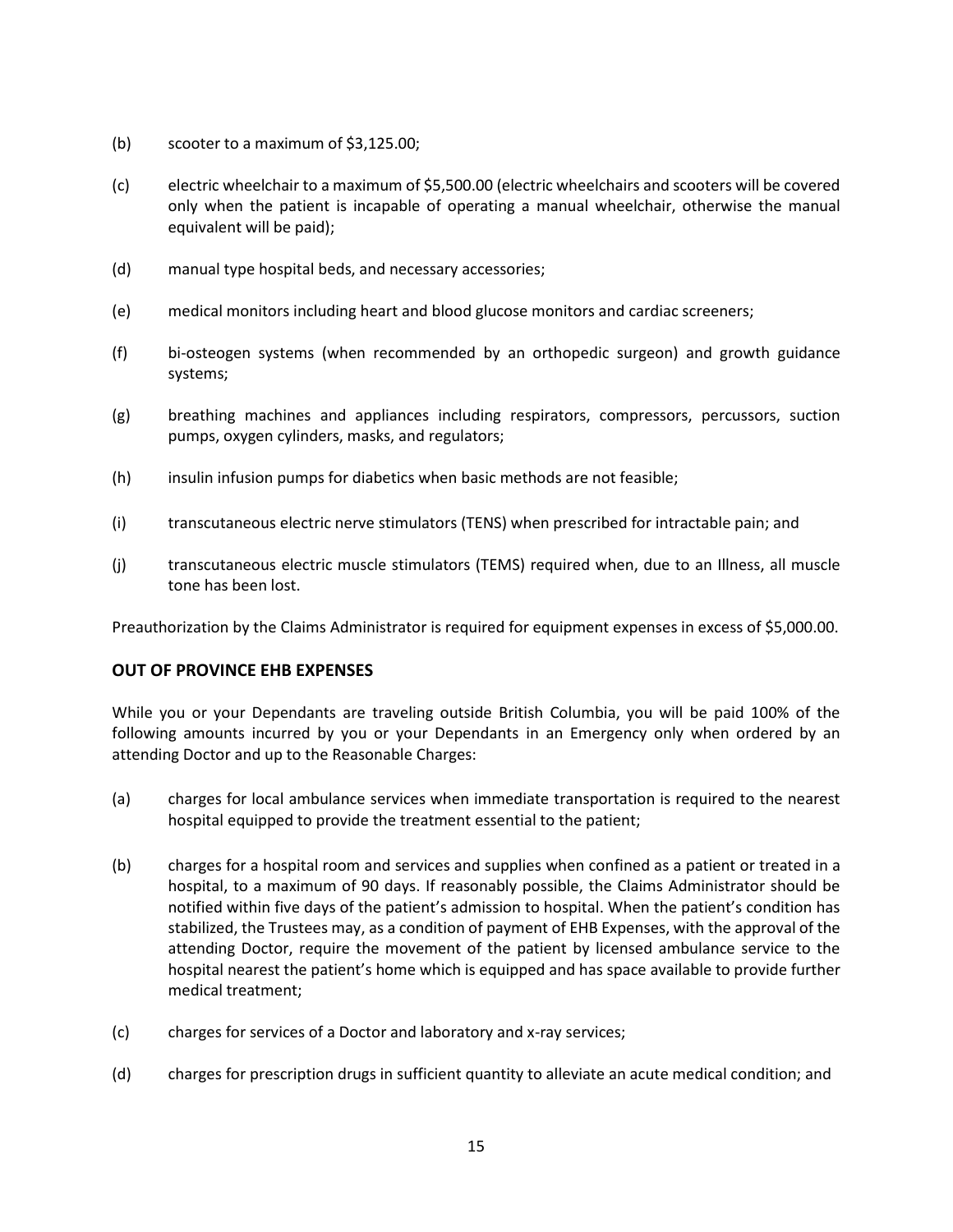(e) charges for other Emergency services and/or supplies, if the services and/or supplies are eligible EHB Expenses in the province of residence.

The exchange rate on foreign currency is payable at the average rate quoted by selected financial institutions in Vancouver, British Columbia, for the date on which the expense was incurred.

#### **EMERGENCY TRAVEL ASSISTANCE (MEDI-ASSIST)**

In Emergencies which occur while you or your Dependants are traveling, assistance will be provided only, as listed below, through a medi-assist organization.

Toll-free numbers give 24-hour access seven days of the week to the medi-assist organization's worldwide network. Multilingual coordinators provide help in:

- (a) Locating the nearest appropriate medical care;
- (b) Obtaining consultative and advisory services including second medical and surgical opinions and review of appropriateness, quality, and costs of hospitalization and outpatient procedures from medical advisors under agreement with a medi-assist organization;
- (c) Investigating, arranging, and coordinating medical evacuations and related transportation needs;
- (d) Investigating, arranging, and coordinating the repatriation of remains; and
- (e) Replacing lost passports, locating qualified legal assistance and local interpreters, and other incidental aid required by you or your Dependants in distress.

Despite any other provision in this section, EHB Expenses incurred by any of you or your Dependants who live in the vicinity of a British Columbia Provincial border and normally receive treatment in the province neighbouring British Columbia will be reimbursed on the same basis as would be the case if the EHB Expenses were incurred in British Columbia by you or your Dependants while resident in British Columbia.

#### **EXCLUSIONS**

Charges for the following are not included as EHB Expenses:

- (a) except as specifically provided above: dentures or dental treatments, hearing aids, eyeglasses, contact lenses, surgical lens implants, or examinations for the prescription or fitting of any of these, x-rays, hospital coinsurance, remedies prescribed by a podiatrist, vitamin preparations, contraceptives, fertility drugs, anti-smoking drugs, anti-obesity drugs, support stockings, brassieres, foot orthotics, and arch supports;
- (b) general anaesthetic, medications used to treat or replace an addiction or habituation, medications used to prevent baldness or promote hair growth, food and mineral replacements or supplements, remedies prescribed by a naturopath, HCG injections, drugs not approved under the *Food and Drug Act* for sale and distribution in Canada, medications available without a prescription;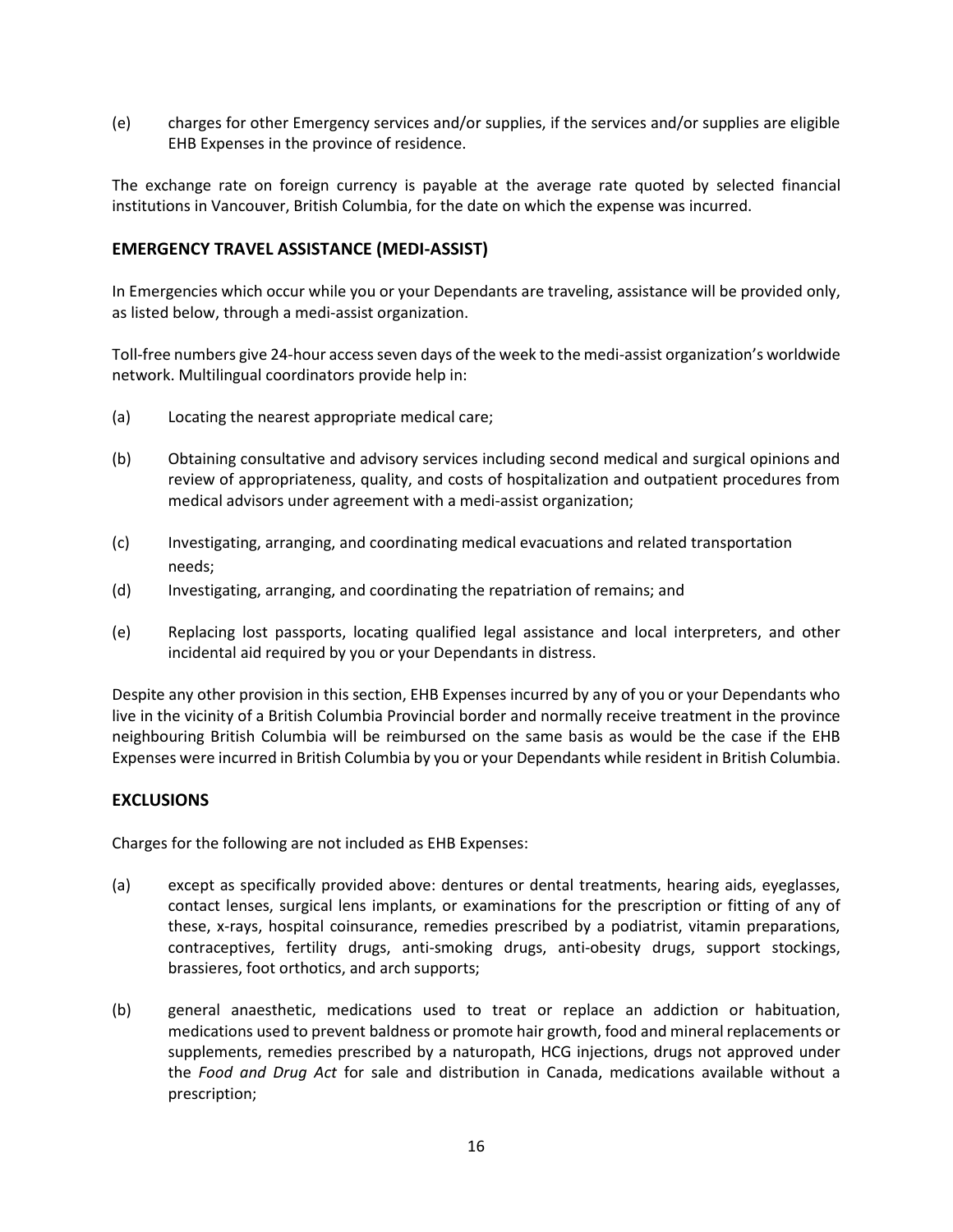- (c) allergy testing or therapy unless rendered by a naturopath;
- (d) personal comfort items, items purchased for athletic use, air humidifiers and purifiers, services of nurses, except as provided above, services of religious or spiritual healers, occupational therapy, services and supplies for cosmetic purposes, public ward accommodation, rest cures;
- (e) completion of forms or written reports, communication costs, delivery and mailing or handling charges, interest or late payment charges, non-sharable or capital costs levied by local hospitals;
- (f) charges for professional services of Doctors or any person who renders a professional health service in the patient's province of residence, except as expressly provided above;
- (g) that portion of a claim normally covered by a government plan which has been refused on the basis that the claim was not submitted within that plan's time limits;
- (h) out-of-province expenses incurred due to elective treatment and/or diagnostic procedures, or complications related to such treatment;
- (i) out-of-province expenses incurred due to therapeutic abortion, childbirth, or complications of Pregnancy occurring within two months of the expected delivery date, except when written pretravel approval from the attending Doctor has been obtained;
- (j) charges for pre-existing conditions requiring continuous or routine medical care while out-ofprovince;
- (k) charges for transportation for elective treatment and/or diagnostic procedures, or for health examinations of any kind;
- (1) expenses of a Dependant hospitalized at the time of enrolment;
- (m) charges for services performed by any person who is related to, or resident with, you or your Dependants;
- (n) charges for any drug, vaccine, item or service classified as preventive treatment or administered for preventive purposes, and which is not required for the treatment of an existing Illness; and
- (o) any other item not specifically included in this Article.

In no event will EHB be payable for expenses resulting directly or indirectly from or in any manner or degree associated with, any of the following:

- (a) intentional self-injury, war, whether declared or undeclared, or any act of war, or participation in a riot, insurrection, or civil commotion;
- (b) active duty in the military forces of any nation or international organization, or in any civilian noncombatant unit which serves with such forces in combat;
- (c) a direct or indirect attempt at, or commission of, an indictable offence under the *Criminal Code* of Canada or similar law of any other country; and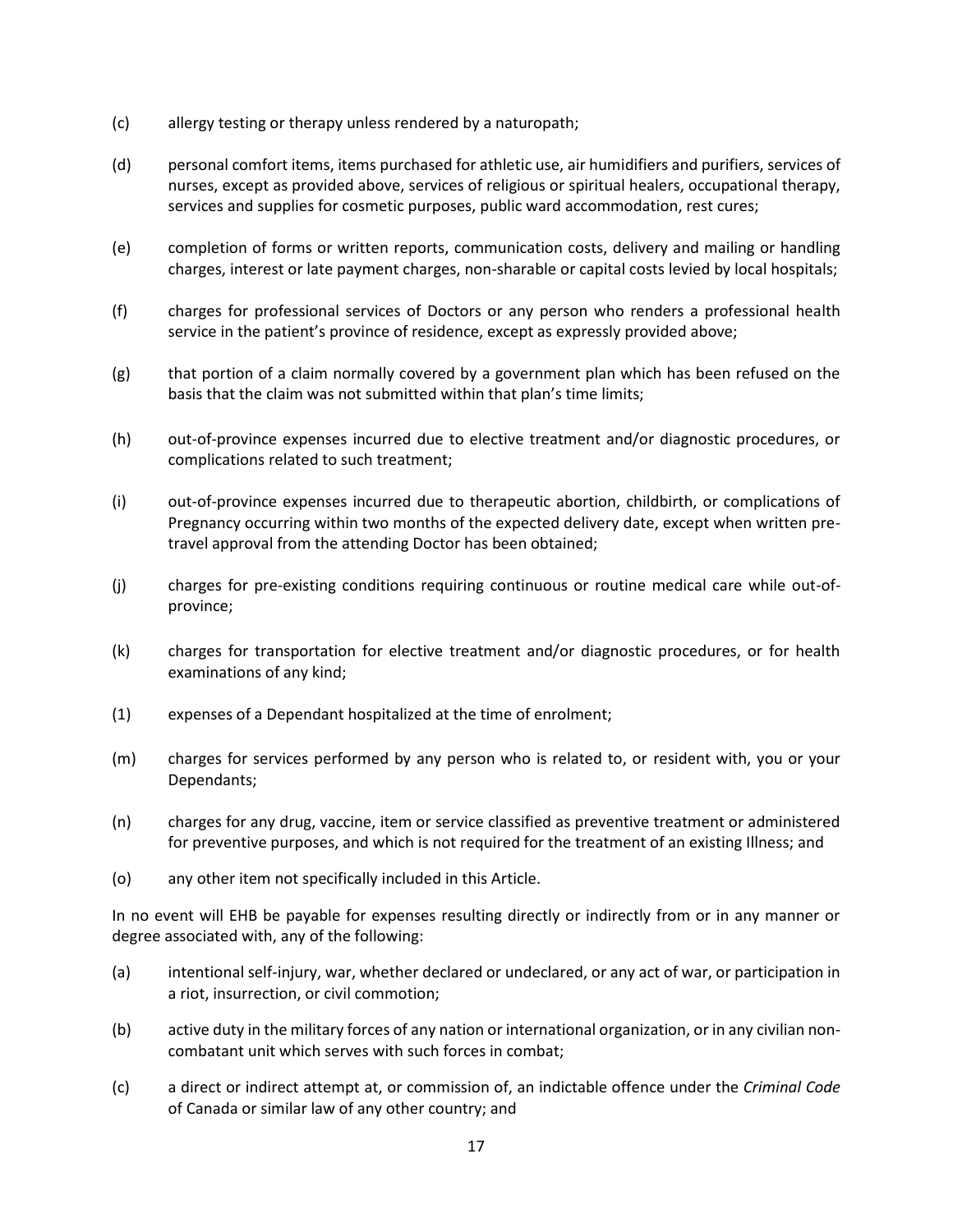(d) any Illness, or condition for which care is provided or hereafter may be provided without cost or at nominal charges by public authorities or by a tax-supported agency, including preventive treatment and services available under any *Workers' Compensation Act* or similar plan.

#### **EHB AFTER DEATH**

If you die while covered by this EHB, your coverage will continue for your Dependants for 3 months after your death.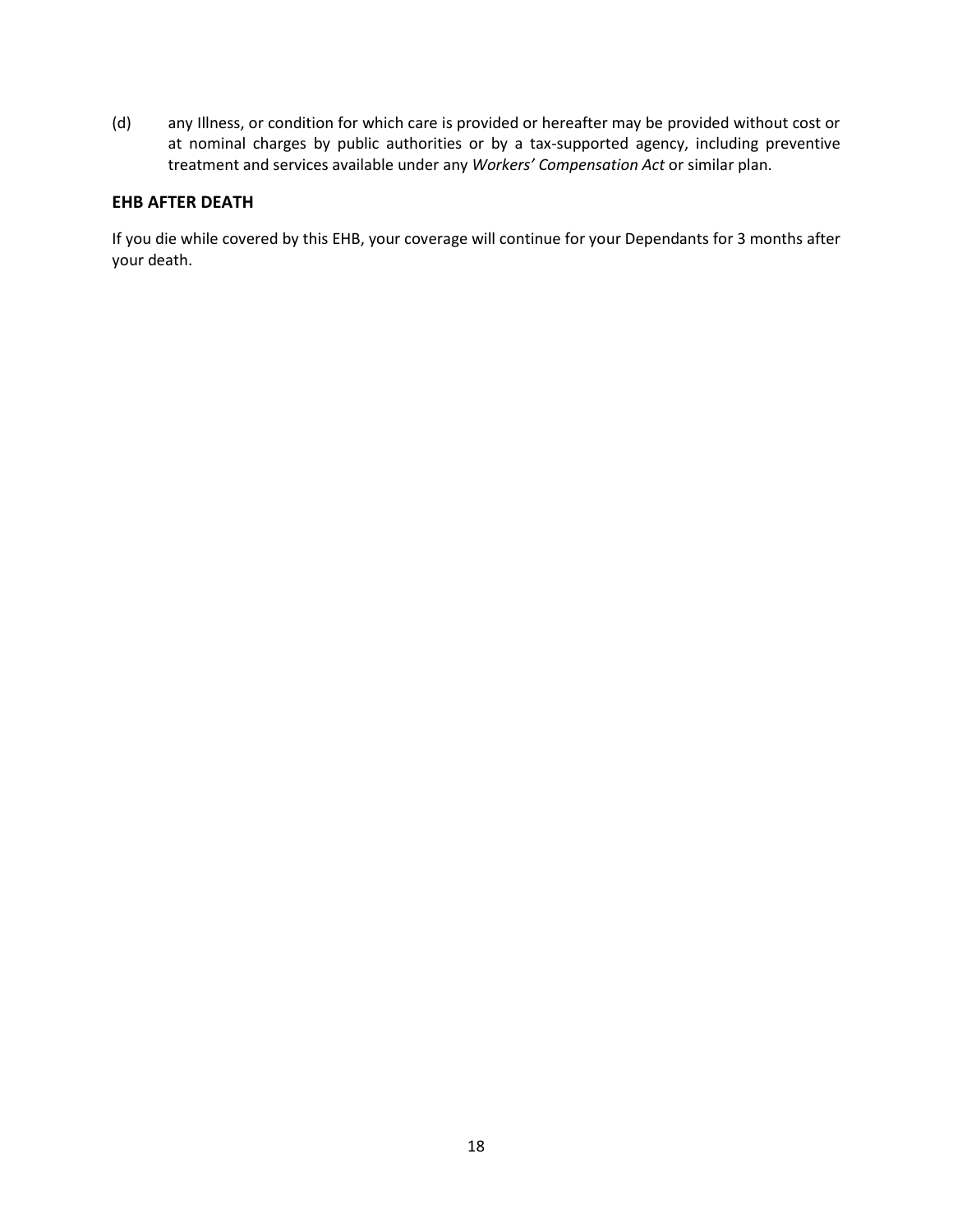# **LIFE INSURANCE**

#### **BENEFIT DESCRIPTION**

This is term life insurance payable to your designated beneficiary, in the event of your death from any cause.

The amount of your life insurance is determined by the schedule shown below. Any change in the amount of your Benefit resulting from a change in your earnings or an amendment to the Benefit will be effective on the date of the change except that if you are not Actively at Work on that date, any increase in your Benefit will take effect on the first day you are again Actively at Work.

The Life Insurance Benefit amount is payable to your last designated beneficiary (as appointed by you on your Appointment of Beneficiary form). If you have not appointed a beneficiary or if your designated beneficiary predeceases you, payment will be made to your estate. If you wish to change your beneficiary (subject to any legal restrictions in your province of residence) your Division Administrator can provide you with the necessary forms.

#### **BENEFITS COVERAGE/ELIGIBLE EXPENSES**

| <b>Weekly Wage Benefit</b> | Range Life Insurance |
|----------------------------|----------------------|
| $$0.00 - 334.99$           | \$25,000             |
| $335.00 - 434.99$          | 30,000               |
| $435.00 - 524.99$          | 35,000               |
| $525.00 - 649.99$          | 45,000               |
| $650.00 - 769.99$          | 55,000               |
| $770.00 - 894.99$          | 65,000               |
| $895.00 - 1,039.99$        | 75,000               |
| $1,040.00 - 1,199.99$      | 87,500               |
| $1,200.00 - 1,399.99$      | 100,000              |
| $1,400.00 -$ and over      | 110,000              |

(a) **Full-time employees** — the amount is based on weekly wage range as per the following schedule: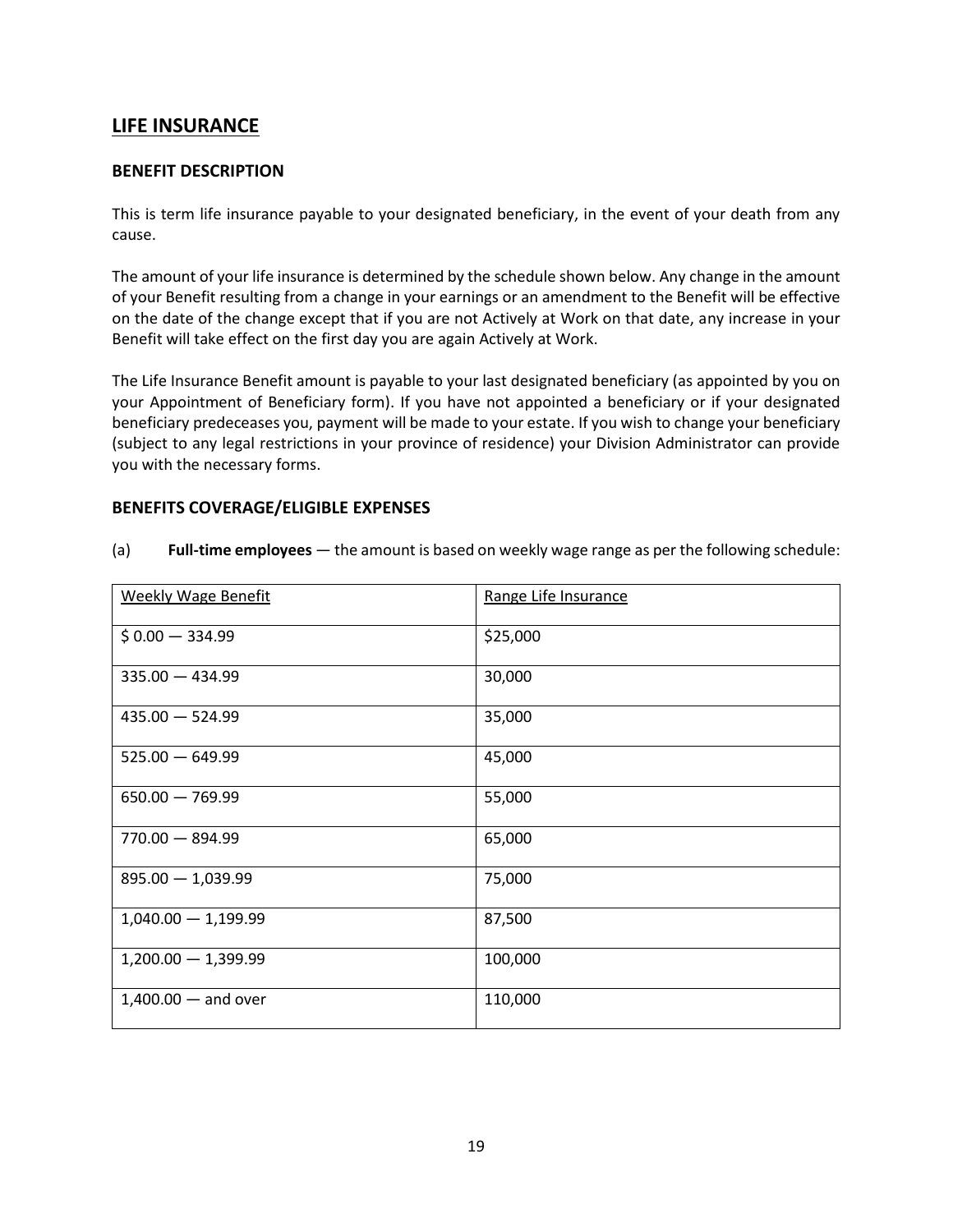- (b) **Full-time employees on wages plus extra compensation (i.e.: bonus, commission)** the amount in the above table for the Weekly Wage Range that is 150% of your basic weekly wage.
- (c) **Part-time employees** —\$25,000

#### **Changes in amounts of insurance may occur on**:

- the date of a change in wage; or
- the date of a change in employment status (between part-time and full-time);

provided you are not disabled at the date of the change. If you are disabled, your benefit will remain at the pre-disability benefit until the date you return to active employment.

#### **DISABILITY – WAIVER OF PREMIUM**

If you become Disabled and qualify for Long Term Disability Benefits while covered for this Benefit, the cost of your Life Insurance coverage will be paid by the Trust as long as you remain eligible for Long Term Disability Benefit payments.

#### **CONVERSION PRIVILEGE**

If you terminate your employment you have the right to convert your Life Insurance, subject to the amount that was insured at the time of termination, to an individual life insurance policy at the insurance company's rates for such policy, without medical examination, provided a completed application plus the necessary premium is presented to the insurance company within 31 days of your termination date.

In the event of your death within 31 days following termination of employment, the Life Insurance Benefit would be payable, whether or not you applied for conversion.

Application for conversion may be made through Canada Life (604) 331-2430. Quote Canada Life Policy No. 150445.

#### **MAKING A CLAIM**

If you die from any cause, your Division Administrator will assist your beneficiary or estate in notifying the insurance company. The beneficiary must submit the claim to the Claims Administrator no later than 1 year from the date of your death.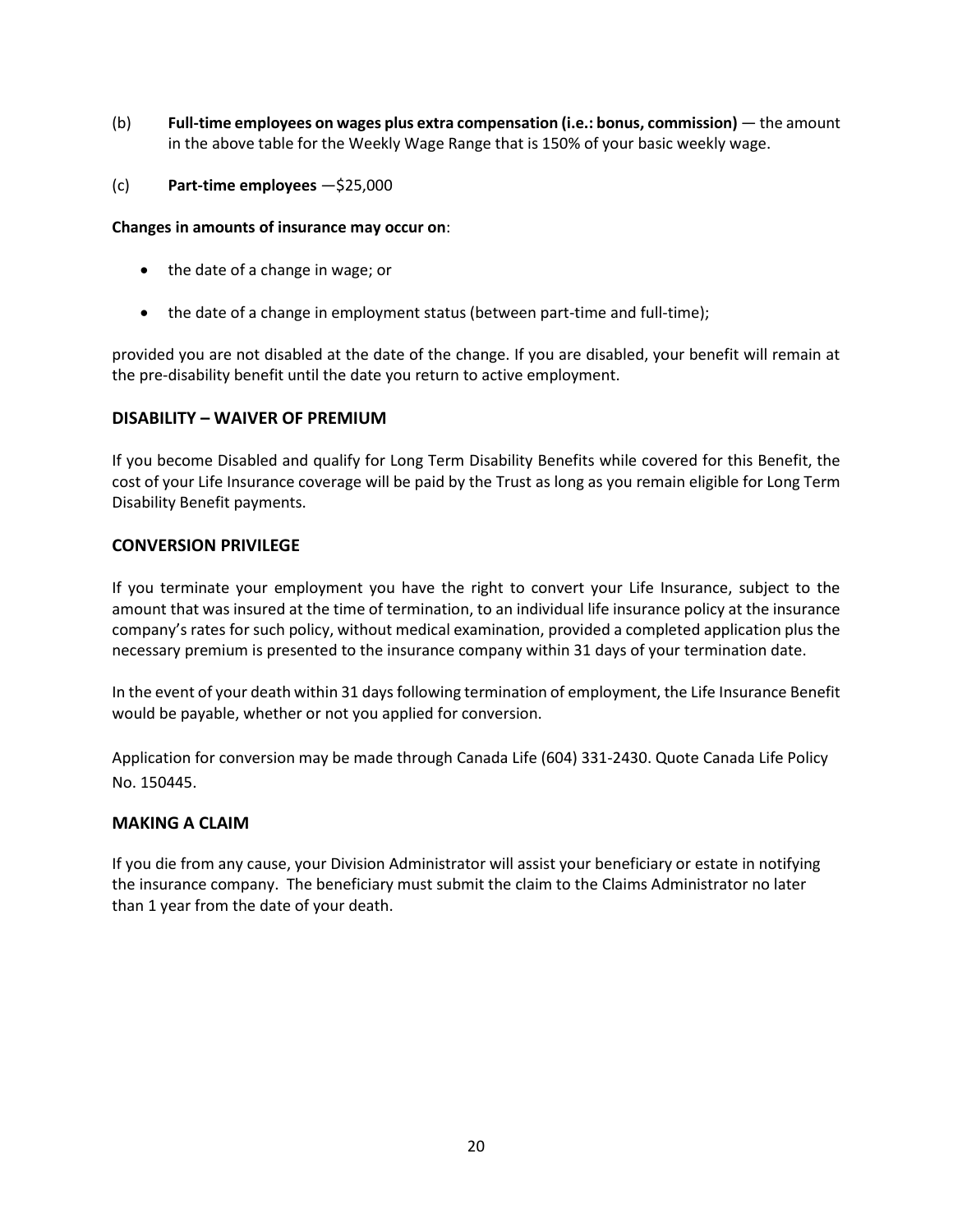# **SHORT TERM DISABILITY (STD)**

# **BENEFIT DESCRIPTION**

The purpose of the Short-Term Disability (STD) Benefit is to provide you with Disability Benefits for loss of earnings resulting from your inability to work because of non-occupational Illness or injury, until the earliest of the following dates:

- the date you are no longer receiving Appropriate Treatment and under the care of a Doctor;
- the date you are no longer Disabled;
- the end of the maximum Benefit payment period;
- the date you fail to provide requested written medical proof, satisfactory to the Claims Administrator, of your continued Disability; and
- the date of your death.

While you are receiving STD Benefits, the Trust will continue your other Benefits from the Trust at no cost to you.

#### **MAKING A CLAIM**

A claim for Short Term Disability Benefits must be submitted to the Trust within 30 calendar days after the date you were first absent due to Disability. Claim forms are available from your Division Administrator.

#### **BENEFITS COVERAGE/ELIGIBLE EXPENSES**

The amount of your Short-Term Disability Benefit is subject to the terms of the Safeway Division Plan. Your Short-Term Disability Benefit is 75% of your Average Weekly Earnings, which in this section is based upon the following formula:

- (a) Full-time Employee: 40 hours times hourly wage. To determine the daily benefit divide this by five. Full-time benefits are paid on a five-day basis per week;
- (b) Part-time Employee: Average hours paid in the previous 13-week period times hourly wage at the end of the period. To determine the daily benefit divide this by seven. Part-time benefits are paid on a seven-day basis per week.

#### **BENEFITS START DATE**

The 1st day of absence if hospitalized overnight as an in-patient, or; on the fourth consecutive day of absence due to disability subject to being seen and treated by a Doctor by the fourth day. Subsequent to the fourth day, benefits begin on the first day seen and treated by a Doctor.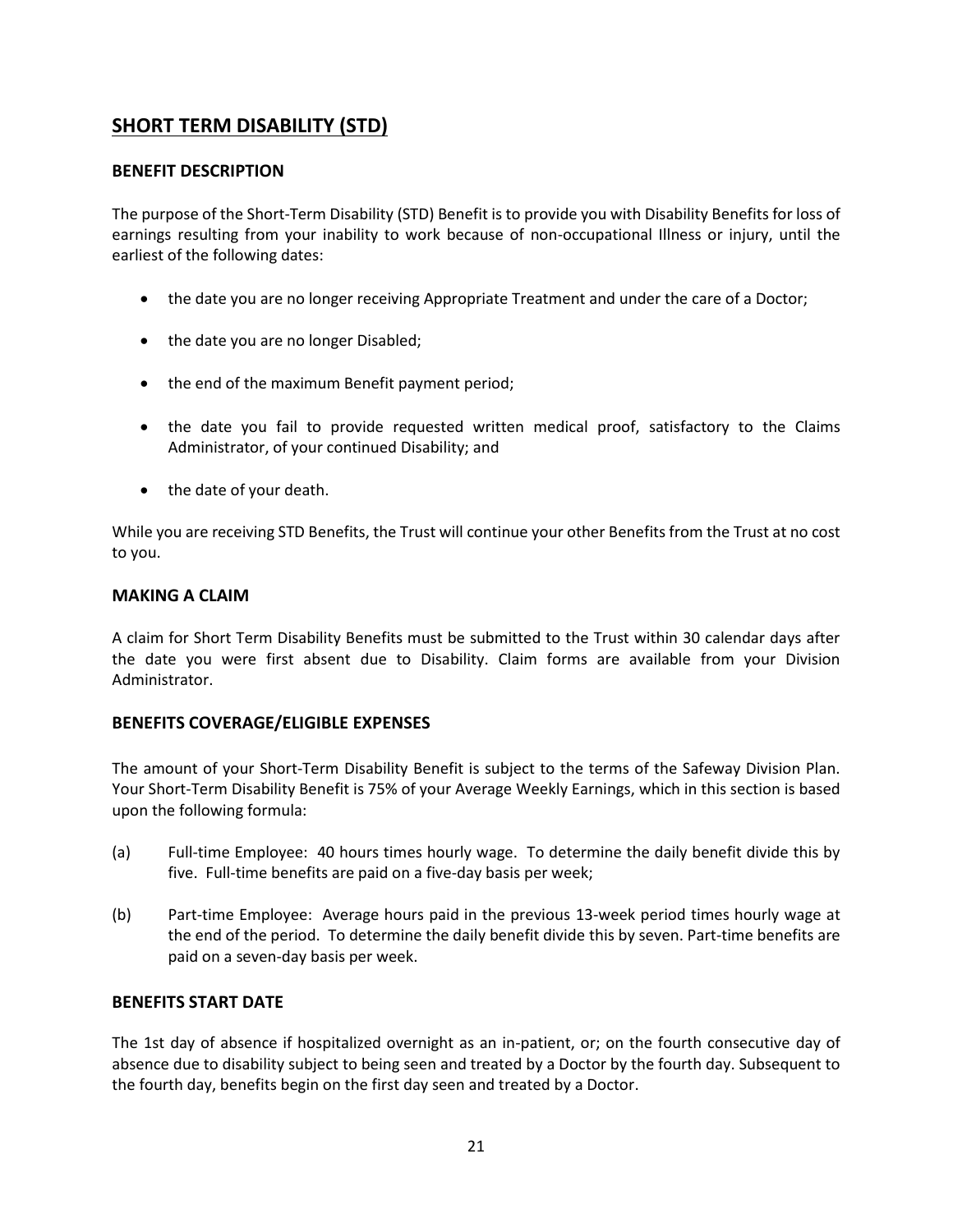#### **NOTE**

# *If you are on paid vacation and become Disabled, you are not entitled to STD benefit payments until you are scheduled to return to work and after the waiting period described above has been satisfied.*

#### **MAXIMUM BENEFIT PERIOD**

If you are Disabled, your Short-Term Disability Benefits are payable for a maximum period of 26 weeks of Disability. If your Disability continues beyond 26 weeks, benefits may be payable under Long Term Disability. Please refer to the section of this booklet entitled Long Term Disability for further details.

### **TAX STATUS**

This benefit is taxable; income tax will be deducted from your STD Benefit payments.

### **BENEFIT CONDITIONS**

If you are Disabled, you are entitled to STD Benefit payments provided:

- you become disabled while you are covered by this benefit;
- you are under the regular care of a Doctor during any period of Disability;
- you are receiving appropriate treatment, i.e. mental or emotional Illness requires treatment by a licensed psychologist or psychiatrist after two weeks;
- you are following the course of treatment prescribed by the Doctor;
- you provide medical proof of your continued Disability as requested;
- you suffer a loss of Earnings as a result of, and throughout your period of Disability;
- you are Disabled as defined; and
- you participate in an approved return to work program, if applicable.

If you fail to see a Doctor as frequently as the cause and nature of your Disability medically requires, or at least every 30 days, your Benefit payments cease.

The extent of medical care required for you to be entitled to receive STD Benefit payments under the Plan will be determined by the Claims Administrator, taking into account good medical practice relative to the cause and nature of your Disability and any Doctor's reports based on the Doctor's examination of you.

In order to make a determination of the extent of medical care required or whether you are Disabled, the Claims Administrator may require you to visit a Doctor appointed by the Claims Administrator. The costs and expenses of such referral will be paid by the Trust.

#### **REHABILITATION OR RETURN TO WORK PROGRAM**

If you are Disabled you may be required to participate in a return to work program which may include part-time work, work in another classification or vocational training to help you become capable of regular employment. This would be coordinated between the rehab specialist, the Doctor and yourself.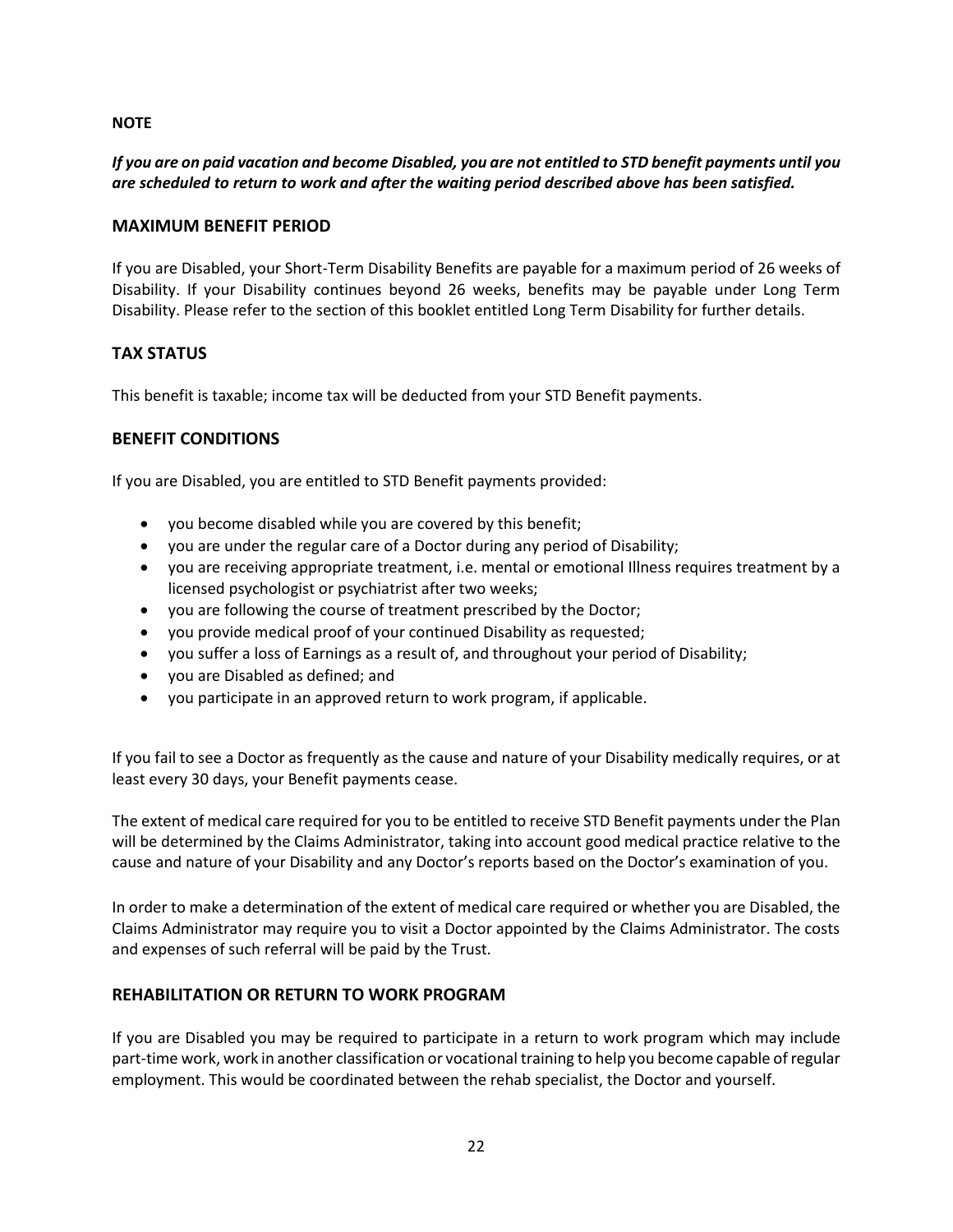# **LIMITATIONS**

No Short-term Disability Benefit payment is payable to you for that part of a Disability Period during which you:

- are on unpaid leave;
- are absent from Canada without the approval of the Division Administrator;
- would not be Actively at Work, even if not Disabled, due to confinement in a prison or similar institution pursuant to a court order;
- are entitled to Workers' Compensation wage loss benefits;
- are on paid vacation; or
- perform work for wages or in expectation of a profit without the approval of the Division Administrator.

If a statutory holiday occurs during a period of disability, the Short-Term Disability benefit payment for full-time employees will be adjusted to exclude the statutory holiday.

Benefit payments will be reduced by any benefits that you receive from WCB or any other disability income provided through a government agency, due to the same injury or Illness.

If you receive rehab income from an employer, the STD benefit payment will be reduced so that the total of the benefit payment and the income shall not exceed 100% of Average Weekly Earnings.

You are not entitled to receive Short Term Disability Benefit payments while you are on paid vacation.

#### **EXCLUSIONS**

STD Benefit payments will not be paid for Disabilities caused by or resulting from:

- services provided primarily for improving appearance, but not excluding complications arising from such services; e.g. laser eye surgery is excluded;
- intentionally self-inflicted bodily injury or Illness, while sane or insane;
- insurrection or war or participation in any riot;
- services in the armed forces of any country in a state of war whether war is declared or not;
- flying or air travel, except when flying or travelling as a passenger in an aircraft for which a certificate of airworthiness has been issued by appropriate government authority and which is operated by a properly licensed pilot;
- participation in or consequence of having participated in the commission of an offence under the Criminal Code of Canada or a similar offence under the laws of any other country; or
- alcohol or drug addiction unless you are admitted to an approved treatment facility and you are under the care of a Doctor.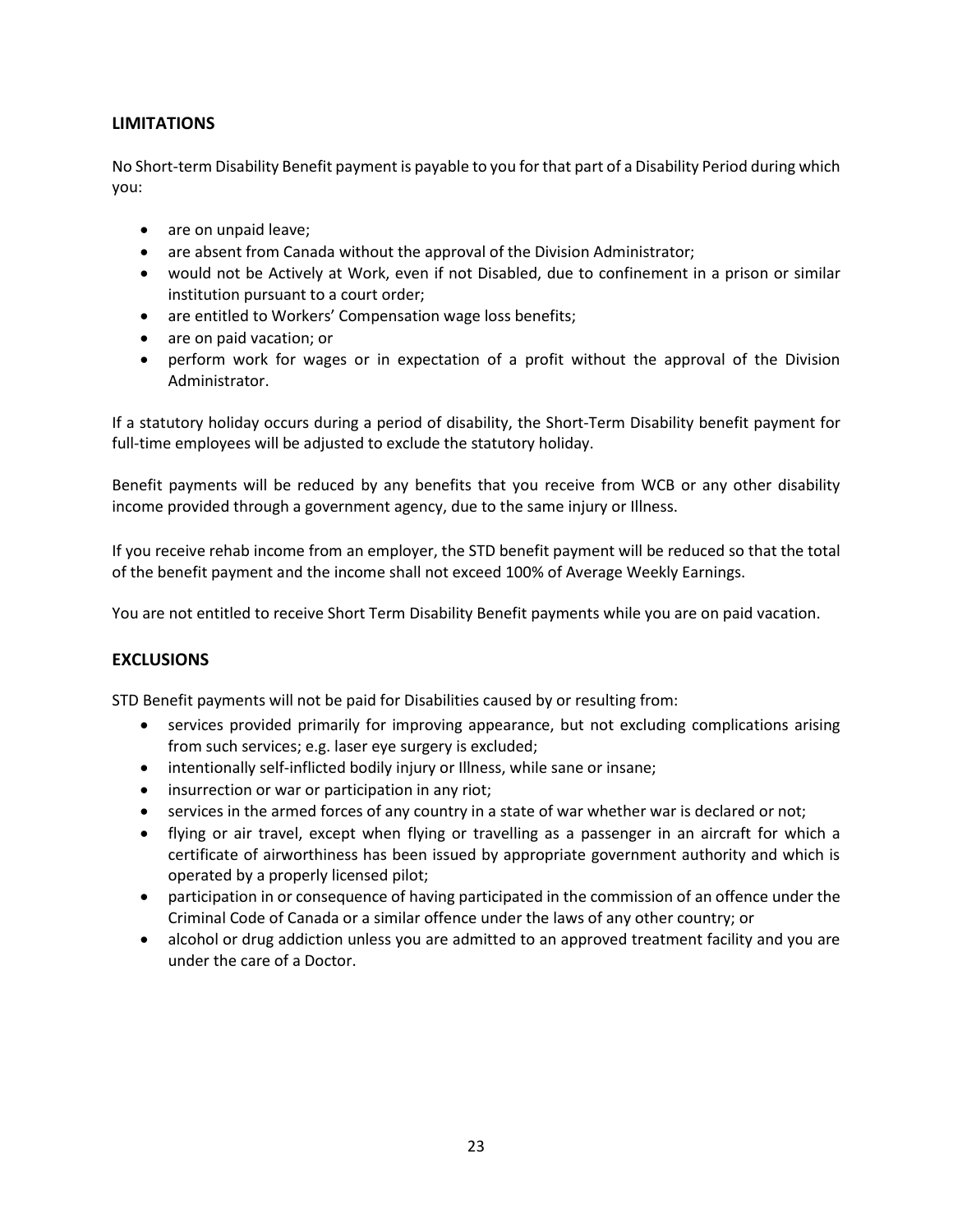# **RETURN TO WORK AND SUBSEQUENT DISABILITY**

If you return to work on a regular basis after receiving STD Benefit payments and, within two weeks, you again become Disabled as a result of the same or related Illness (including injury), your STD Benefit payments will start immediately, with your original claim continuing.

You must begin a new claim if:

- (a) you become Disabled more than two weeks after returning to work without medical restriction from an initial Disability; or
- (b) your subsequent Disability results from a different or unrelated Illness than the initial Disability.

#### **WORKERS' COMPENSATION CLAIMS**

If your Disability is work-related and your Workers' Compensation Board (WCB) claim is either initially rejected or delayed, you may submit a claim under the STD Plan. Claims for STD Benefit payment because of an initially rejected WCB claim must be made within 30 calendar days following the date of the letter from WCB rejecting the claim. Claims for STD Benefit payment because of a delayed WCB claim must be made within 45 calendar days following the first day of absence due to Disability.

In order to receive any advance for a work-related Disability you must sign an agreement to reimburse the Trust the amount of any advance paid under the STD Benefit. Reimbursement is required when the workers' compensation award is paid. No advances will be made without this signed agreement.

Periods of Disability during which Workers' Compensation benefits are paid or payable by WCB are included in the maximum Benefit period.

#### **THIRD PARTY CLAIMS**

If your Disability is caused by the fault of a third party (e.g. a car accident where the other driver was at fault) and you are entitled to any recovery for any loss from another person, STD Benefit payments will be payable while you are Disabled, provided that you sign an agreement to reimburse the Trust up to the amount of Benefits paid or payable to you.

STD Benefit payments will not be paid until the Claims Administrator receives the signed reimbursement agreement.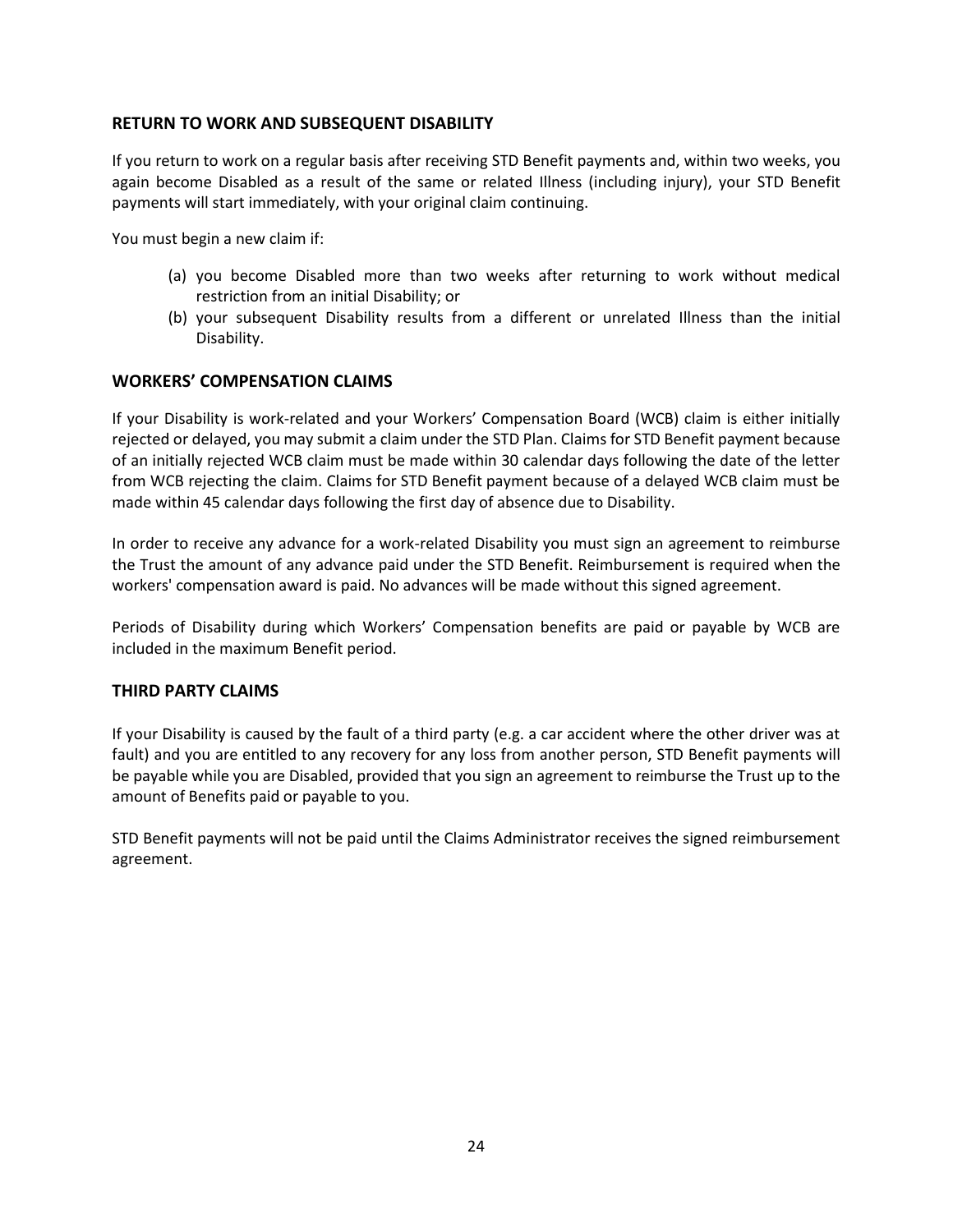# **LONG TERM DISABILITY (LTD)**

# **BENEFIT DESCRIPTION**

The purpose of the LTD Benefit is to provide you with Disability Benefits for loss of Earnings resulting from your inability to work because of Illness, including injury, which extends beyond the period of STD Benefit payments, until the earliest of the following dates:

- the date you are no longer receiving Appropriate Treatment under the care of a Doctor;
- the date you are no longer Disabled;
- the end of the month during which you reach age 65;
- the date you are eligible to receive an unreduced pension from any pension plan to which the Employer contributes;
- the end of 24 months (6 months Short Term Disability and 18 months Long Term Disability) during which you are prevented by Illness from performing the essential duties of your classification unless after 24 months you are unable to engage in any occupation for which you are suited. (See definition — Disabled.);
- the date you fail to provide requested written proof, satisfactory to the Claims Administrator of your continued Disability; and
- the date of your death.

### **MAKING A CLAIM**

If you have received Short Term Disability Benefit payments for more than 20 weeks, you should contact your Division Administrator. Your Division Administrator will provide you with the filing procedures to claim Long Term Disability Benefit payments.

# **BENEFITS COVERAGE/ELIGIBLE EXPENSES**

#### **Benefits Start Date**

After 26 weeks of Disability or after the last day for which Short Term Disability Benefits are payable, whichever is later.

#### **Amount of Long Term Disability (LTD) Monthly Benefit**

Subject to the terms of this Safeway Division Plan, your Long-Term Disability Benefit payment is the amount per month that is 60% of Average Monthly Earnings, less all offsets. Benefits are payable until the age at which you may retire with an unreduced pension available from any pension plan to which the employer contributes.

#### **Offsets**

Offsets are other amounts payable to you, by reason of the same or subsequent disability. Offsets include:

(a) any Workers' Compensation Wage Loss Payment;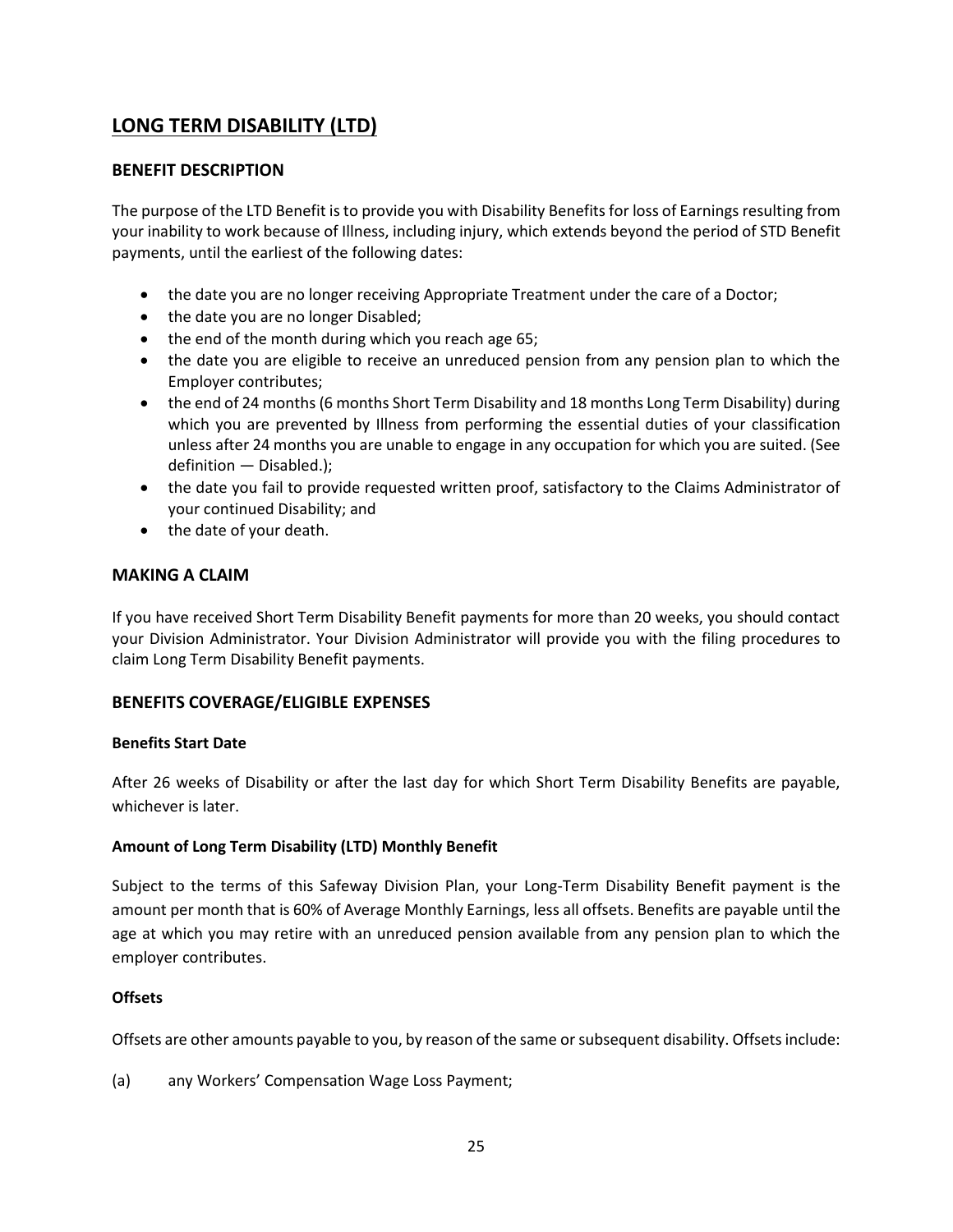- (b) any Workers' Compensation Pension Entitlement under any Workers' Compensation law or similar legislation by reason of the same or subsequent disability;
- (c) any CPP Disability Payment entitlement by reason of the same or subsequent Disability under the legislation of any government or emanation thereof except that any increase in the Disability benefit under the Quebec/Canada Pension Plan or any other plan because of any automatic adjustment in the cost of living index occurring while you are receiving Long Term Disability Benefit payments is not included in the offset;
- (d) any payment to you or on behalf of you under a group insurance or group pre-payment plan;
- (e) the amount of any disability income benefits payments to you pursuant to a motor vehicle insurance contract;
- (f) where permitted by law, payments under the *Criminal Injuries Compensation Act* or similar legislation by reason of the same or subsequent Disability; and
- $(g)$  rehabilitative employment  $-50\%$  of any wages received due to participation in rehabilitative employment that is not a Return to Work program.

If any lump sum payment is made to you in substitution for any amount of offset income paid periodically, you shall be deemed to be receiving the monthly equivalent of the income that you would have received had there been no lump-sum payment for the period which the lump sum is paid.

**\*** *It is important to note that you must make application for CPP Disability Benefits and provide proof of either acceptance (i.e. the notice of entitlement) or denial of your claim, otherwise the Claims Administrator has the right to reduce your benefit by an estimated amount of the CPP Disability Benefit that might be payable to you.*

#### **BENEFIT CONDITIONS**

If you are Disabled, you are entitled to LTD Benefit payments provided:

- you became disabled when you were covered by the LTD benefit;
- you are under the regular care of a Doctor during any period of Disability;
- you are following the course of treatment prescribed by the Doctor;
- you respond to a request for further proof of your Disability;
- you are receiving appropriate treatment; i.e., mental or emotional Illness requires a licensed psychiatrist;
- you suffer a loss of earnings as a result of, and throughout your period of Disability;
- you are Disabled as defined; and
- you participate in an approved return to work program, where applicable.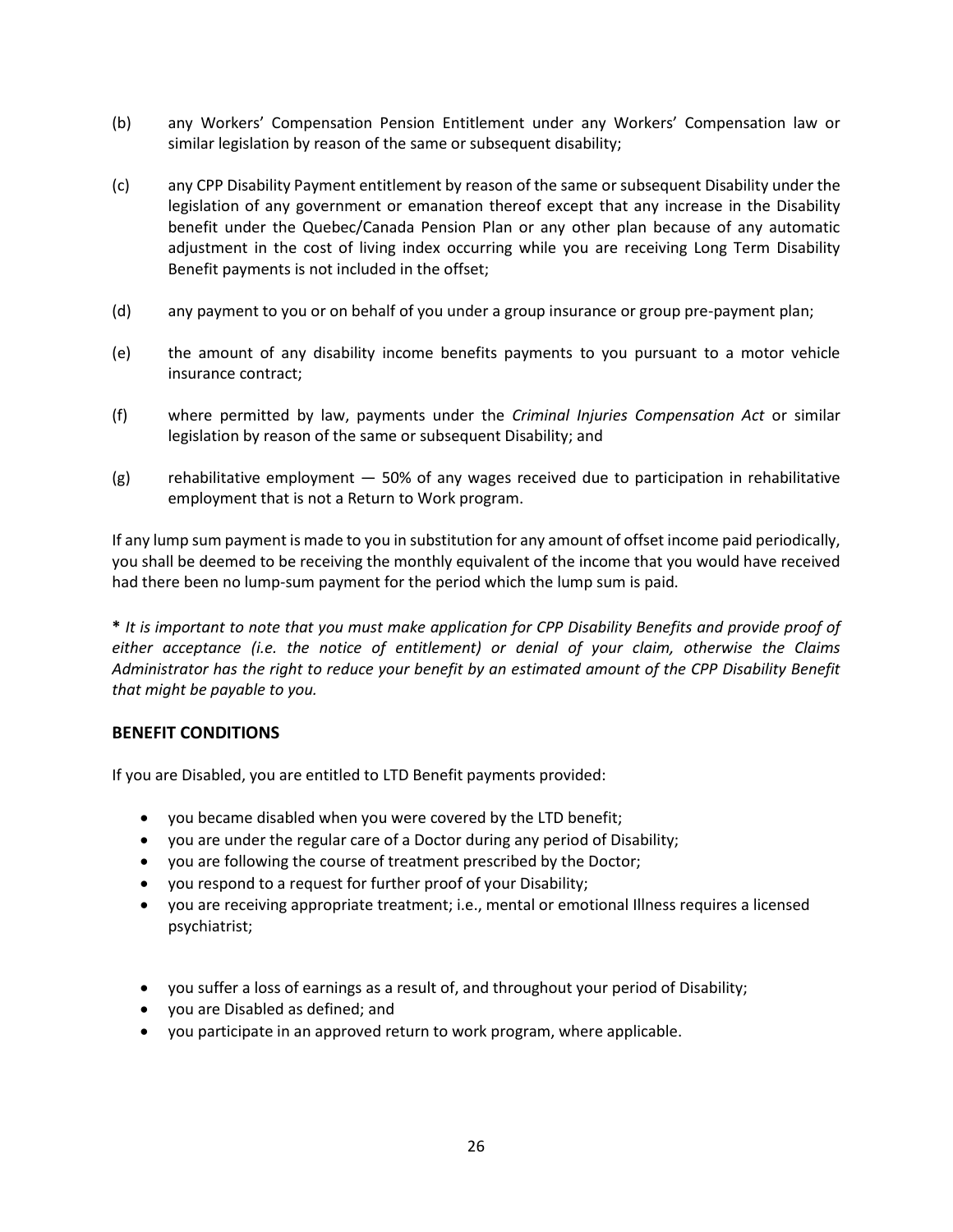The extent of medical care required for you to be entitled to receive LTD Benefit payments under the Plan will be determined by the Claims Administrator, taking into account good medical practice relative to the cause and nature of your Disability and any Doctor's reports based on the Doctor's examination of you.

If you fail to see a Doctor as frequently as the cause and nature of your Disability medically requires, as determined by the Claims Administrator, your LTD Benefit payments will cease.

In order to make a determination of the extent of medical care required or whether you are Disabled, the Claims Administrator may request that you consult a Doctor appointed by the Claims Administrator to make a medical determination. The costs and expenses of such consultation will be paid by the Trust.

### **REHABILITATION**

If you are Disabled, the Long-Term Disability Benefit plan allows you to obtain approved rehabilitative employment at any time during the first 18 months of your Disability.

If you participate in approved rehabilitative employment, your Long-Term Disability Benefit will be reduced by 50% of the amount received by such employment.

For example: if your Long-Term Disability Benefit payment is \$480 per week, and your earnings from rehabilitative employment are \$400 per week, your LTD benefit would be reduced by \$200. Your LTD benefit payment would be \$480 – \$200 = \$280.

#### **LIMITATIONS**

Long Term Disability Benefit payments will be paid either on account of bodily injury or sickness, but not on account of both.

Long Term Disability payment will not be made for any period of Disability during which you engage in any occupation or employment that is not approved by the Division Administrator, other than Rehabilitative Employment.

Absence outside your province of residence will not be considered as part of a Disability period unless out-of-province treatment is approved by the Claims Administrator in advance.

You are not entitled to receive Long Term Disability Benefit payments during a period of Disability while you are institutionalized in a prison or similar institution pursuant to a court order.

Long Term Disability Benefits will not commence being paid if you become Disabled while on a leave of absence.

Long Term Disability Benefits are not payable during any unpaid leave of absence.

#### **EXCLUSIONS**

LTD Benefit payments will not be paid for Disabilities caused by or resulting from:

- war, declared or undeclared, or active duty in any armed service during a time of war;
- your commission or attempted commission of a criminal offence;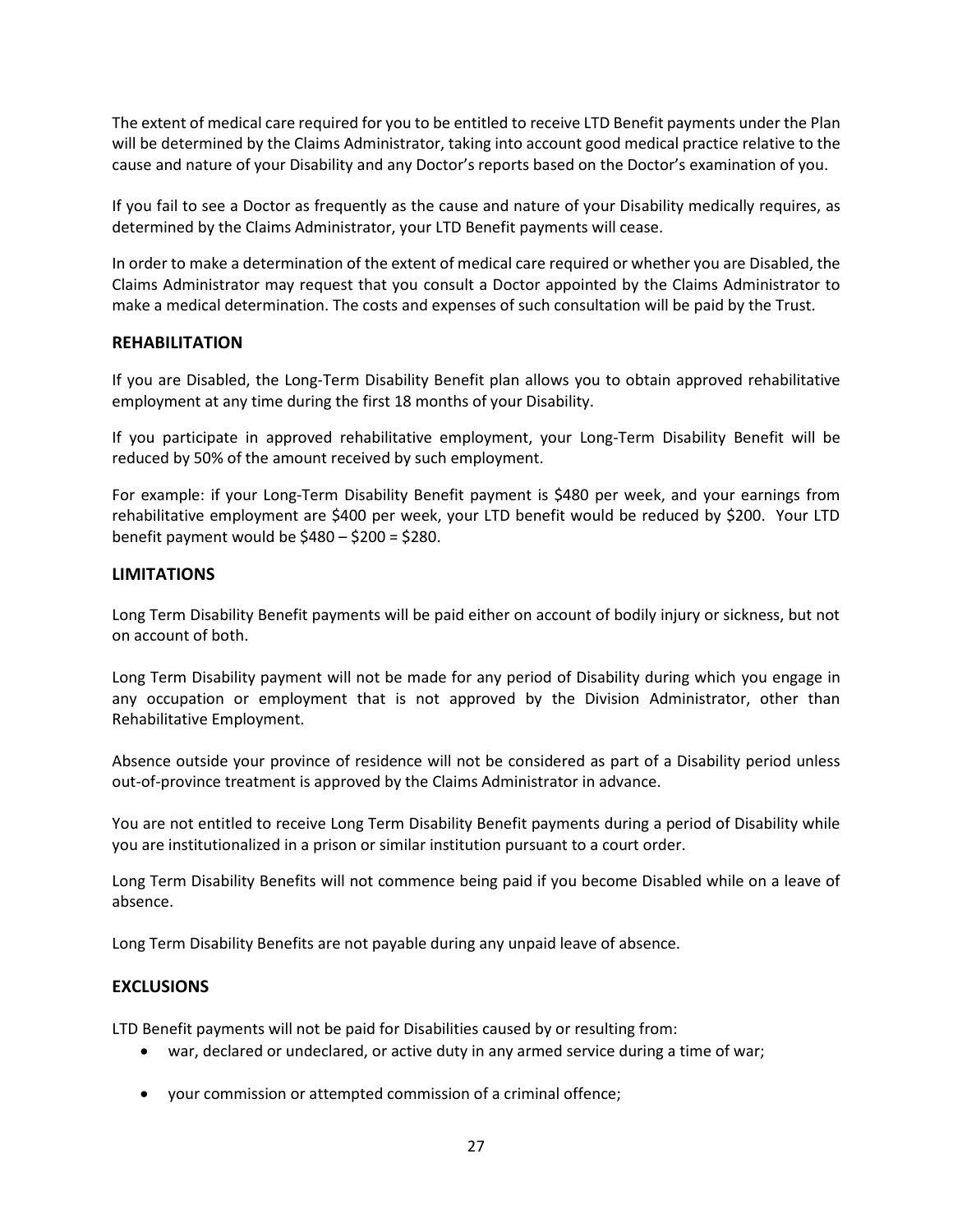- your participation in a riot, rebellion or insurrection;
- an intentionally self-inflicted injuries, or attempted suicide;
- any period of Disability during which you refuse to participate, without reasonable cause, in a Return to Work Program, provided such employment is available and approved by an attending Doctor; or
- air travel, other than riding as a passenger (not as crew) on, or boarding or alighting from, an aircraft having a current and valid airworthiness certificate and operated by a pilot licensed to fly the aircraft.

### **SUBSEQUENT DISABILITY**

If you return to regular employment (other than in a Return to Work Program or Rehabilitative Employment) after receiving Long Term Disability Benefits and, within six months, you again become Disabled as a result of the same Illness or injury, your Long-Term Disability Benefit payments will start immediately, with your original claim continuing.

If you again become Disabled more than six months after returning to regular employment or, if within six months, a new Disability results from a different or unrelated cause, you must begin a new claim for Short Term Disability and Long-Term Disability.

#### **THIRD PARTY CLAIMS**

If your Disability is caused by the fault of another person (for example, by the driver of the other vehicle in a car accident) you will usually be entitled to recover your loss of wages from that person. In that situation, LTD Benefit payments will be payable while you are Disabled, provided that you sign a reimbursement agreement to repay the Trust up to the amount of Benefits paid and payable to you.

LTD Benefits will not be paid until the Claims Administrator receives the signed reimbursement agreement.

# **TAX STATUS**

Your LTD benefit payments are taxable. Income tax will be deducted from your LTD benefit payment.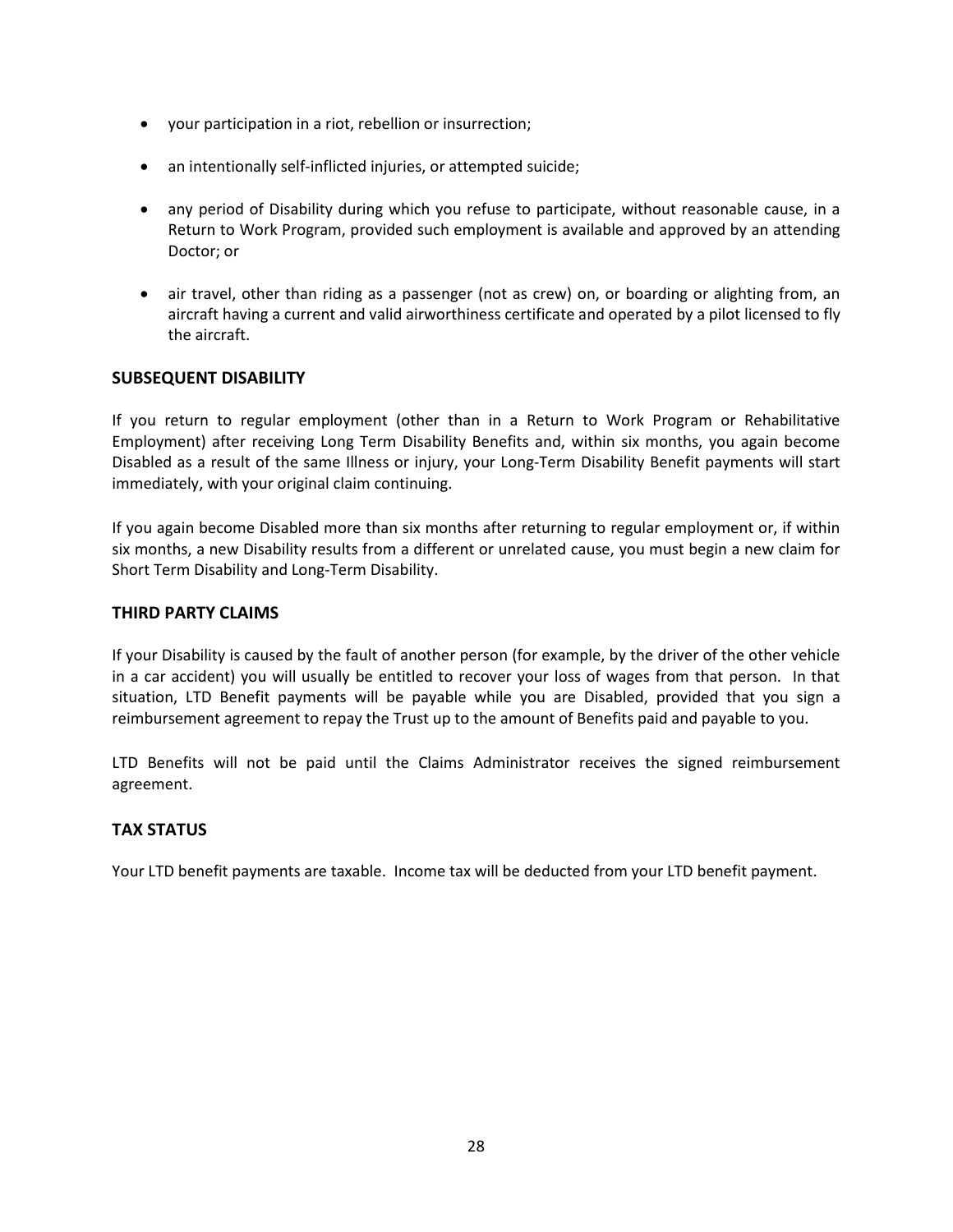# **GLOSSARY**

UNLESS OTHERWISE SPECIFIED IN THE BENEFITS SUMMARY OR BENEFIT DESCRIPTION SECTIONS, THE FOLLOWING DEFINITIONS APPLY:

**Actively At Work** describes a member who is able to attend for all work scheduled for him or her by Safeway and to perform all normal duties of his or her job.

**Appropriate Treatment** means treatment that is appropriate in nature and frequency for the Illness, not limited solely to examination, testing or other assessment including treatment performed or directed:

- (a) for any Illness that is not a mental Illness,
	- (i) at any time by a Physician;
	- (ii) during the first six weeks of treatment of musculo-skeletal Illness, by a Chiropractor; and
	- (iii) during the first two weeks of treatment of dental disorders, by a Dentist;
- (b) for mental Illness where the Covered Member is not homicidal or suicidal,
	- (i) at any time by a Psychiatrist;
	- (ii) at any time while the Covered Member is responsive to treatment, by a Physician or Psychologist, but if the Covered Member is not responsive to treatment within 8 weeks of commencement of treatment or a change in treatment by a Physician or Psychologist, either the treatment must be changed or a referral to a Psychiatrist must be made;
- (c) for mental Illness where the Covered Member is homicidal or suicidal, by a Psychiatrist; and where Appropriate Treatment requires treatment by a specialist, for example, a Psychiatrist, the Covered Member will be deemed to be receiving Appropriate Treatment if the Covered Member, while still under the care of a Physician, makes reasonable efforts to commence treatment by the appropriate specialist.

#### **Average Weekly Earnings** of a covered member

(a) who is a Full-time Employee means the amount that is the result of this calculation: 40 hours times hourly wage (for those who elected a 36-hour work week, then 36 hours times hourly wage);

(b) who is a Reduced Full-time Employee or Part-time Employee means the amount that is the result of this calculation:

# Hours paid in the period times the hourly wage rate at end of period 13 full weeks in the period

where "period" means the 13 consecutive weeks before the beginning of his or her initial disability period.

**Benefit** means a Health and Welfare Benefit provided by this Plan.

**Calendar Year Deductible** means the portion of the eligible expenses the member must pay before the member is entitled to reimbursement.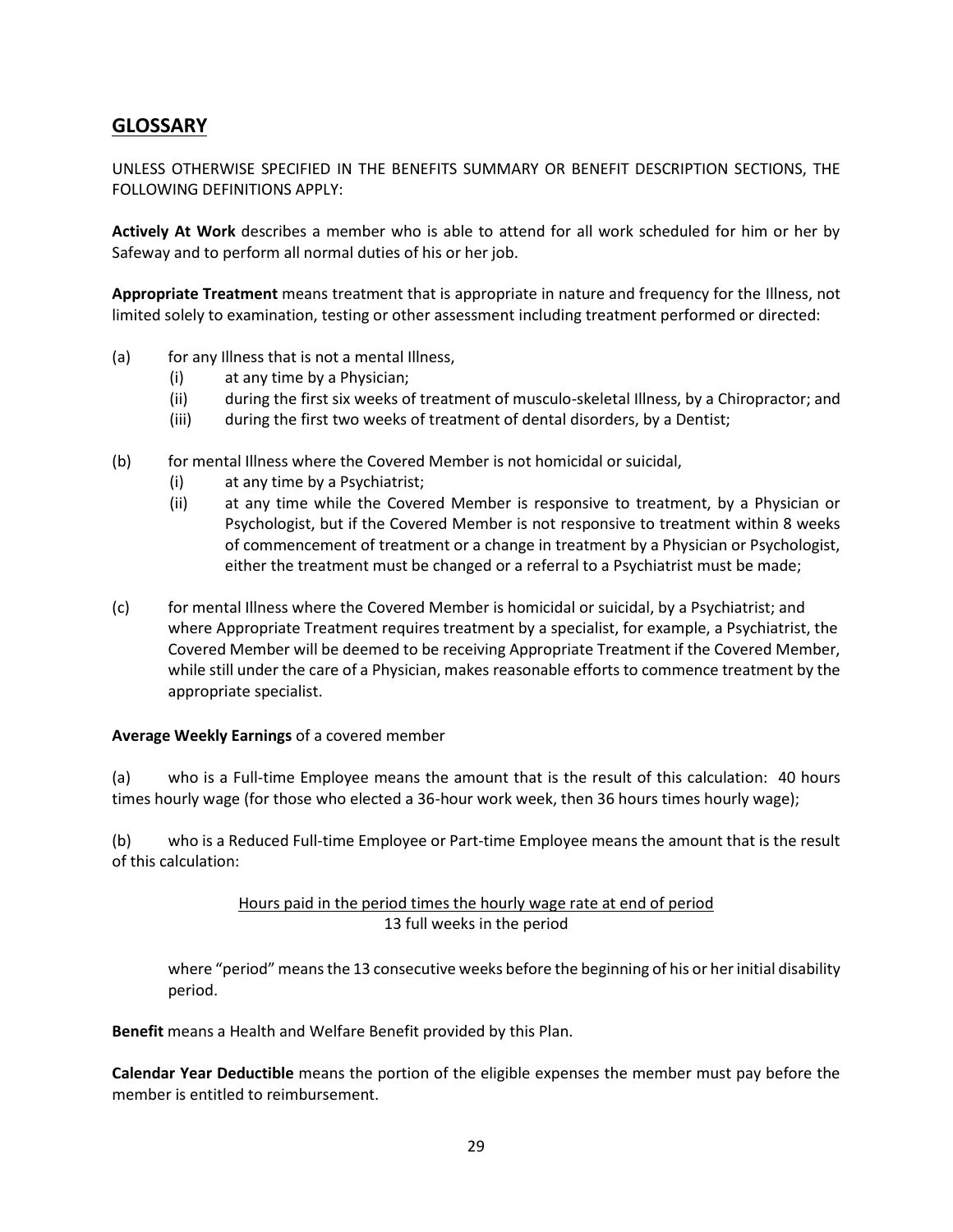**Child** means an unmarried child, including a foster child, of a member or member's Spouse who is primarily Dependant on the member or member's Spouse for support and

(a) has not reached age 19; or

(b) has reached age 19 and is either

- (i) in full-time attendance at a secondary or post-secondary educational institution and has not reached age 25; or
- (ii) unable to support himself or herself due to mental or physical infirmity which began before, and has been continuous since he or she reached age 19.

**Claims Administrator** means a person designated by the Trustees as Claims Administrator for benefits within the Safeway Division.

**Dependant** means your Spouse and Child(ren) as defined.

**Disabled** describes a person prevented by Illness.

- (a) during his or her disability period, from continuing to perform the available essential duties of the person's classification under the applicable Collective Agreement; or
- (b) during his or her Long-term disability elimination period and the following 18 months Long-term disability period from continuing to perform the available essential duties of the person's classification under the applicable Collective Agreement; and after that from engaging in any occupation:
	- (i) for which he or she is or may become qualified;
	- (ii) to which he or she is reasonably suited by education, training or experience; and
	- (iii) in which the claimant can reasonably be expected to earn 60% of his or her pre-Disability wages.

**Division Administrator** means the person appointed by the Trustees to administer the Plan for members in the Safeway Division, presently Safeway Operations.

**Doctor** means a doctor of medicine licensed to practice medicine in the jurisdiction where the service is rendered.

#### **Eligibility — other than Clerk II/Production Clerk**

A member who is not a Clerk Il/Production Clerk and who

- 1. satisfies the eligibility requirements in a Collective Agreement for a Benefit coverage described in this Safeway Division Plan;
- 2. continues to be eligible for a Benefit payment under this Schedule; or
- 3. makes a prepayment agreement with the Division Administrator to pay the cost of all Benefit coverage for the whole period of unpaid leave of absence approved by Safeway, is a covered member for that Benefit.

**Emergency** is an acute unexpected condition or Illness that requires immediate assistance.